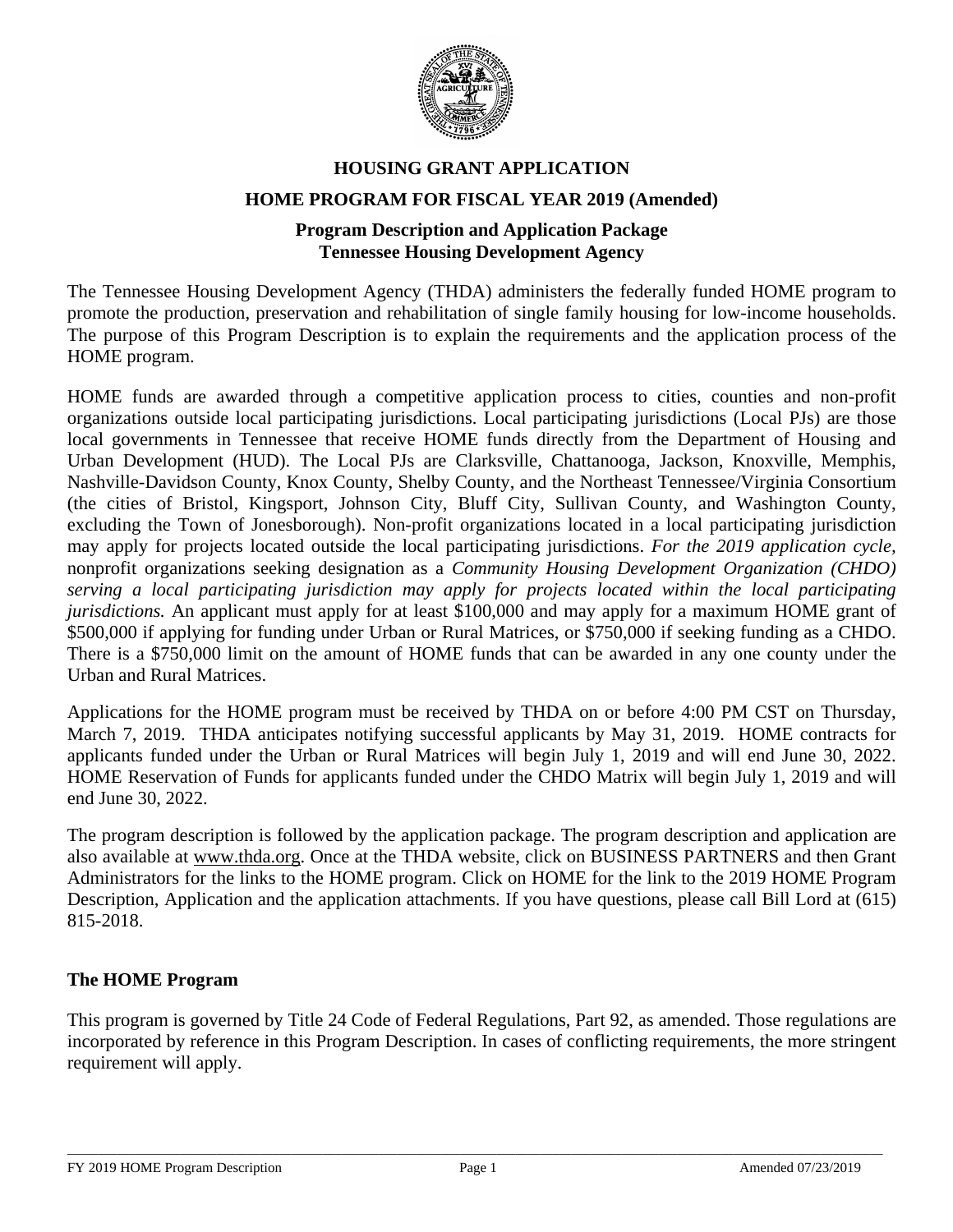# **A. ELIGIBLE APPLICANTS**

The State of Tennessee, through THDA, will accept applications for the HOME program from cities, counties, and private, non-profit organizations.

To be eligible, a non-profit organization must:

- 1. Meet one of the two following criteria:
	- a. All private, non-profit organizations must be organized and existing in the State of Tennessee (as evidenced by a Certificate of Existence from the Tennessee Secretary of State, dated no more than thirty (30) days prior to the application date).

Or

- b. Be organized and existing under the laws of another state and be qualified to do business in Tennessee (as evidenced by a Certificate of Existence from the other state's Secretary of State dated no more than thirty (30) days prior to the application date and by a Certificate of Authorization to do business in Tennessee from the Tennessee Secretary of State, dated no more than thirty (30) days prior to the application date).
- 2. Demonstrate at least two (2) years of experience providing affordable housing or affordable housing related services in the state of Tennessee satisfactory to THDA, in its sole discretion.
- 3. Have no part of its net earnings inuring to the benefit of any member, founder, contributor or individual;
- 4. Have among its purposes the provision of decent housing that is affordable to low-income and moderate-income persons, as evidenced in its charter, articles of incorporation, resolutions or by-laws, and experience in the provision of housing to low income households;
- 5. Have standards of financial accountability that conform to 2 CFR Part 200, *Uniform Administrative Requirements, Audit Requirements and Cost Principles*; and
- 6. Have an IRS designation under Section  $501(c)(3)$  or Section  $501(c)(4)$  of the federal tax code. A 501(c)(3) non-profit applicant may not submit an application until they have received their designation from the IRS. A 501(c)(4*)* non-profit applicant must provide documentation satisfactory to THDA, in its sole discretion, that the non-profit has filed the necessary materials with the IRS and received a response from the IRS demonstrating  $501(c)(4)$  status.

THDA will also accept HOME applications from nonprofit organizations seeking designation as a community housing development organization (CHDO). A CHDO is a private, non-profit organization that meets all the requirements for a non-profit listed above, plus the following additional requirements:

1. Not be controlled by, or under the direction of, individuals or entities seeking to derive profit or gain from the CHDO. If a CHDO is sponsored or created by a for-profit entity, all of the following shall apply: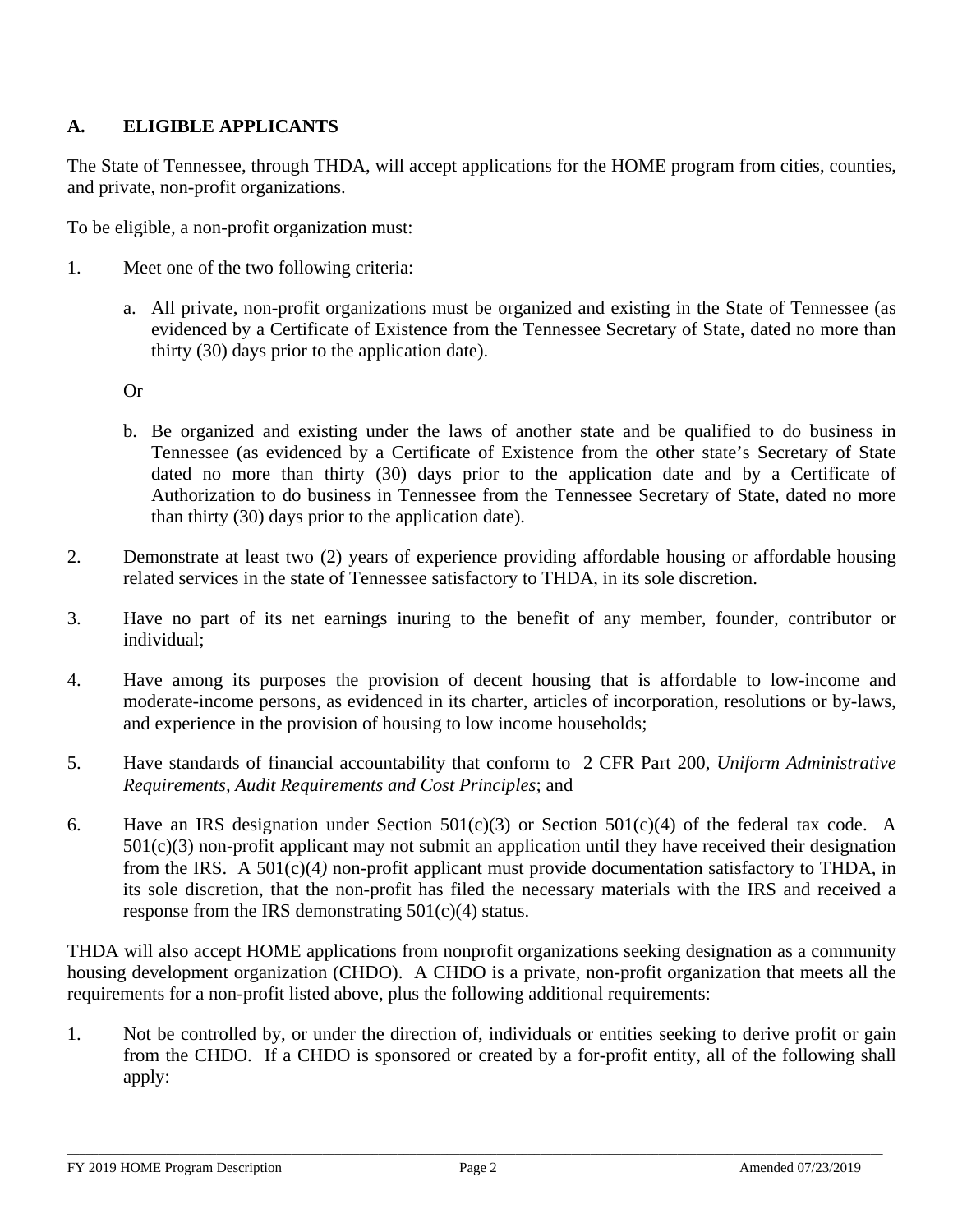- a. The for-profit entity may not be an entity whose primary purpose is the development or management of housing, such as a builder, developer or real estate management firm;
- b. The for-profit entity may not have the right to appoint more than one-third of the membership of the CHDO's governing body. CHDO board members appointed by the for-profit entity may not appoint the remaining two-thirds of the board members;
- c. The CHDO must be free to contract for goods and services from vendors of its own choosing;
- d. The officers, directors, owners (stockholders, managers, members, etc.) or employees of the for-profit entity cannot be officers, directors, owners (stockholders, managers, members, etc.) or employees of the CHDO.
- 2. Is not a governmental entity (including the participating jurisdiction, other jurisdiction, Indian tribe, public housing authority, Indian housing authority, housing finance agency, or redevelopment authority) and is not controlled by a governmental entity. An organization that is created by a governmental entity may qualify as a CHDO; however, the governmental entity may not have the right to appoint more than one-third of the membership of the organization's governing body and no more than one-third of the board members may be public officials or employees of recipient governmental entity. Board members appointed by the State or local government may not appoint the remaining two-thirds of the board members*.* The officers or employees of a governmental entity may not be officers of the Board or employees of a CHDO
- 3. Maintains accountability to low income community residents by:
	- a. Including residents of low-income neighborhoods, other low-income community residents, or elected representatives of low-income neighborhood organizations in at least one-third of the CHDO's governing board's membership. For urban areas, "community" may be a neighborhood or neighborhoods, city, county or metropolitan area; for rural areas, it may be a neighborhood or neighborhoods, town, village, county, or multi-county area (but not the entire State); and
	- b. Providing a formal process for low-income program beneficiaries to advise the CHDO in its decisions regarding the design, site selection, development, and management of affordable housing.
- 4. Has a demonstrated capacity to successfully carry out housing projects assisted with HOME funds. A CHDO undertaking development activities as a developer or sponsor must satisfy this requirement by having paid employees with housing development experience who will work on projects assisted with HOME funds. Paid staffing may be documented by providing copies of the most recent W-2 or W-4, as applicable, issued by the nonprofit entity for each staff member. For its first year of funding as a CHDO, a CHDO may satisfy this requirement through a contract with a consultant who has housing development experience to train appropriate key CHDO staff. A CHDO that will own housing must demonstrate capacity to act as owner of a project and meet the requirements of 24 CFR 92.300(a)(2). A CHDO does not meet the test of demonstrated capacity based on any person who is a volunteer or whose services are donated or cost allocated by another organization, or by hiring a consultant.
- 5. Has a history of serving the community within which the housing to be assisted with HOME funds is to be located. In general, a CHDO must be able to show at least one year of serving the community through housing activities benefiting low income persons or families before HOME funds may be awarded to that CHDO. However, a newly created CHDO formed by local churches, service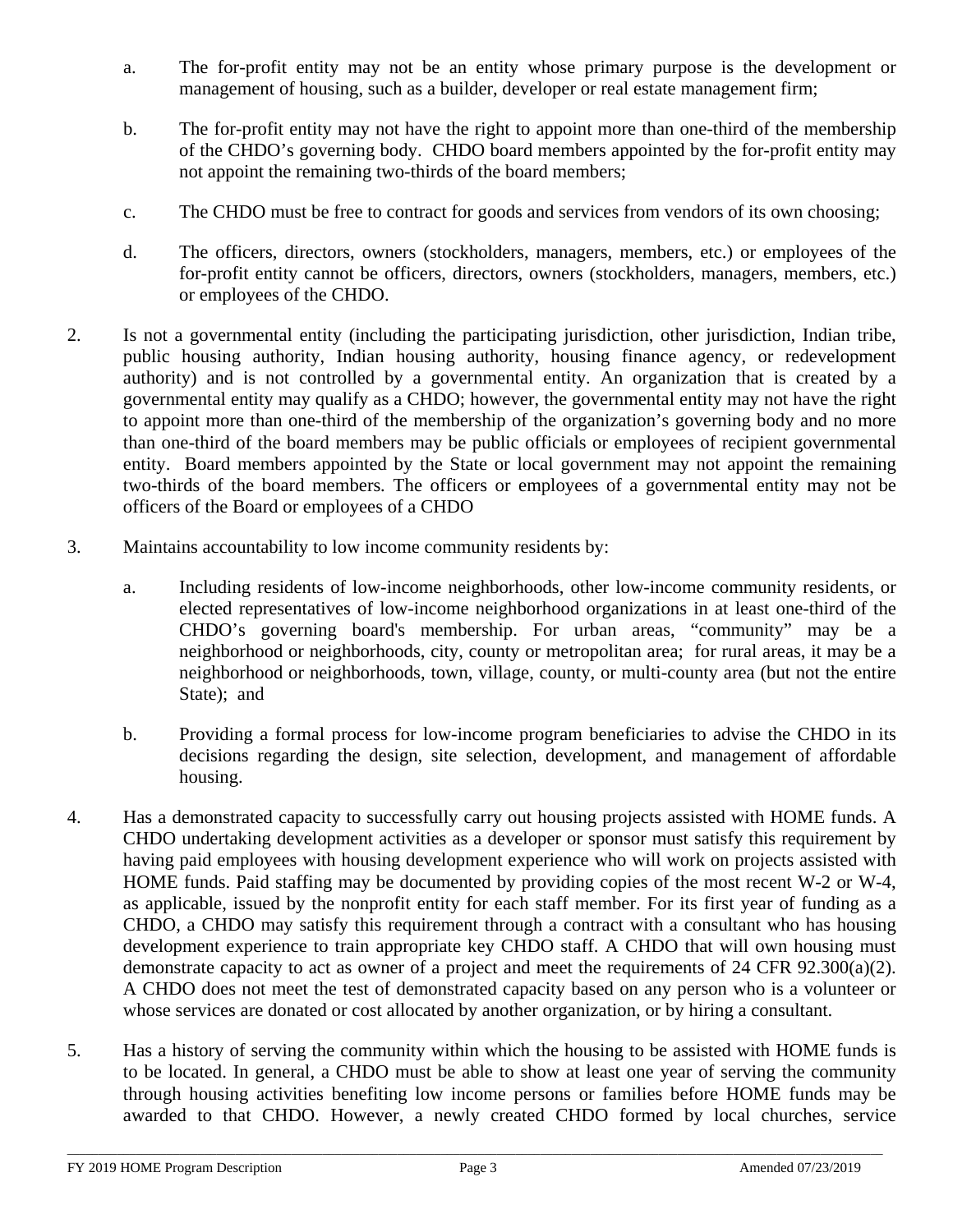organizations, or neighborhood organizations may meet this requirement by demonstrating that its parent organization has at least one year of serving the community through housing activities benefiting low income persons or families.

Nonprofit organizations seeking CHDO designation may only apply for HOME funding for projects in which the nonprofit organization is the owner and developer. Nonprofit organizations seeking CHDO designation must submit all supporting documentation required to determine eligibility as a CHDO. Failure to submit required documentation will render the application ineligible for funding consideration.

Applicants with past HOME grants from THDA under the Urban or Rural Matrices must meet both of the following requirements:

1. *Requested* (submitted an official Request for Payment Form with supporting documentation) the following percentages of their grants by February 28, 2019 to be eligible for the 2019 HOME program:

| <b>HOME GRANT YEAR</b>          | <b>SPEND DOWN REQUIREMENT</b> |
|---------------------------------|-------------------------------|
| $1992 - 2014$                   | 100%                          |
| 2015-2016 Urban or Rural Rounds | 75%                           |
| 2017 Urban or Rural Rounds      | 50%                           |
| 2018 Urban or Rural Rounds      | 25%                           |

These spending requirements also apply to applications from CHDOs. In addition, CHDOs that were funded for homeownership programs that generate CHDO proceeds will have to demonstrate a need for additional HOME funds and documentation that neighborhood market conditions demonstrate a need for the project to be eligible for the 2018 HOME program.

2. To be eligible, all applicants for the 2019 HOME application cycle must be in compliance with all other THDA programs in which they participate.

Applicants with past HOME grants from THDA under the CHDO Matrix must meet both of the following requirements:

| <b>HOME PROGRAM</b><br><b>DESCRIPTION</b>            | <b>COMMITMENT</b><br><b>REQUIREMENT</b> | <b>SPEND DOWN</b><br><b>REQUIREMENT</b> |
|------------------------------------------------------|-----------------------------------------|-----------------------------------------|
| 2012 CHDO <sub>s</sub>                               | 100%                                    | 100%                                    |
| $2013$ CHDOs                                         | 100%                                    | 100%                                    |
| $2014$ CHDOs                                         | 100%                                    | 100%                                    |
| 2015-2016 CHDO Round and<br>CHDO Mini-Rounds $1 & 2$ | 100%                                    | 50%                                     |
| 2017 CHDO and CHDO Mini-<br>Rounds 1 and 2           | 50%                                     | 25%                                     |
| 2018 CHDO Round or CHDO<br>Mini-Rounds 1 or 2        | 25%                                     | 0%                                      |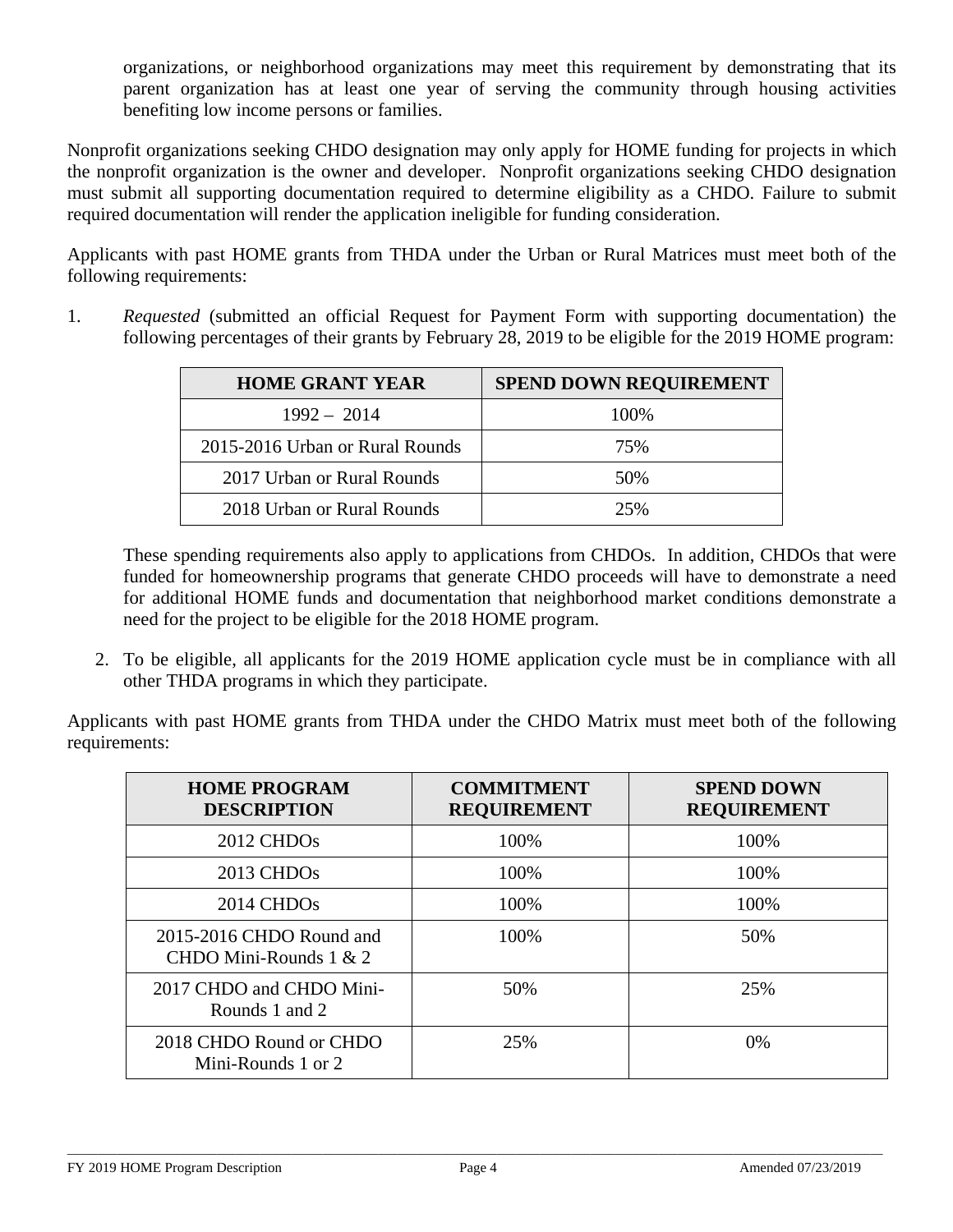The Commitment Requirement is met upon issuance of an agreement between THDA and the CHDO for the development of housing at a specific site address in an amount equal to the cited percentage of development funds allocated under the applicable grant. The Spend Down Requirement is met based on the CHDO's Submission of an official Request for Payment with supporting documentation for the applicable percentage of development funds allocated under their prior grant. To be eligible under the 2019 HOME program, the CHDO must have met the Commitment and Spend Down Requirements by February 28, 2019.

In addition, CHDOs that were funded for homeownership programs that generate CHDO proceeds will have to demonstrate a need for additional HOME funds and documentation that neighborhood market conditions demonstrate a need for the project to be eligible for the 2019 HOME program.

3. To be eligible, all applicants under the 2019 HOME CHDO Matrix must be in compliance with all other THDA programs in which they participate.

# **B. ALLOCATION OF FUNDS**

HOME funds committed to the State of Tennessee, through THDA, will be allocated as provided in the State of Tennessee's Consolidated Plan, as amended. The amount of the 2019 HOME allocation is unknown until there is an approved federal budget; however, THDA anticipates receipt of an amount equivalent to the amount received in FY 2018, approximately \$14,400,000. Additionally, THDA may make available any returned or leftover funds from the 2018 or earlier funding rounds as determined at the time of award in May 2019.

THDA will spend up to ten percent (10%) of its 2019 HOME allocation for administrative and planning expenses. THDA will use four percent (4%) of these funds for its own administrative expenses. The remaining six percent (6%) is available to pay the administrative costs of local governments and non-CHDO non-profit grant recipients.

THDA will also set-aside up to 5% of its 2019 HOME allocation for CHDO operating expenses. Any funding remaining in the set-aside for CHDO operating expenses after all eligible CHDOs have been funded will be transferred to the Urban/Rural allocation.

The balance of THDA's FY 2019 HOME allocation, not including the 10% for administration and the 5% for CHDO operating expenses, will be divided as follows:

**CHDO Set-aside**. Eighteen percent (18%) of the total 2019 HOME allocation will be reserved for eligible applications from CHDOs, including CHDOs serving Local PJs. Any HOME funds remaining or returned from prior application rounds and designated as CHDO funds may also be made available for this 2019 setaside. The THDA HOME funding to successful CHDO applicants serving a Local PJ will be reduced by the amount of funding the CHDO receives from the Local PJs to keep within the \$750,000 maximum grant.

To be funded, an application must receive a minimum threshold score of 60, an amount equal to 50% of the total points available under the CHDO scoring matrix.

Beginning with the 2015 HOME allocation, HUD no longer considers a PJ as meeting its 24-month CHDO commitment through a cumulative total of CHDO commitments since 1992, and each grant year must meet its own 24-month commitment deadline. In addition, the execution of a HOME Working Agreement and the establishment of a CHDO sub-grant in IDIS is insufficient to meet this requirement. Thus, a successful CHDO that receives an allocation of 2019 CHDO funds must commit those funds to specific units no later than June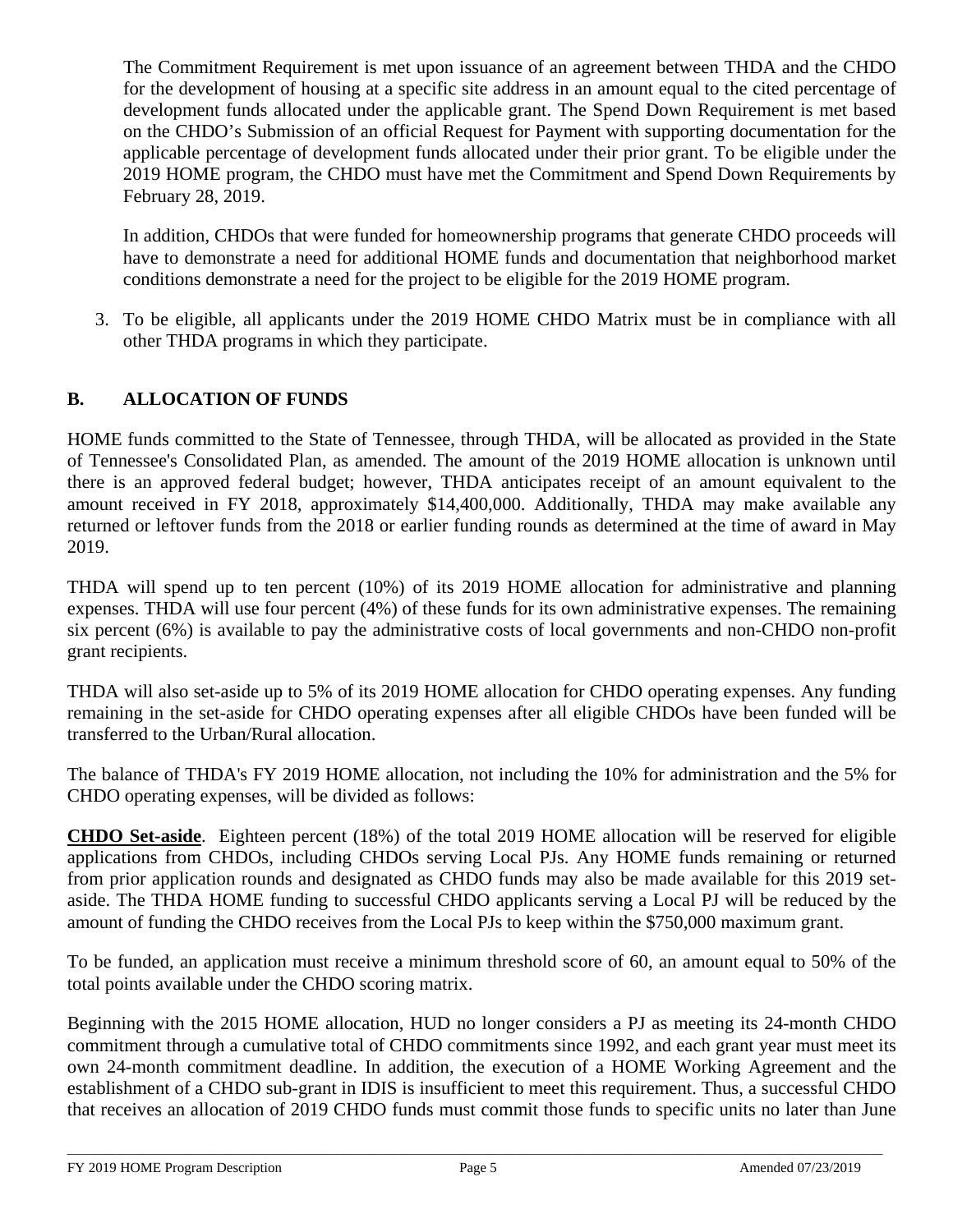30, 2021. Any 2018 HOME funds awarded to an organization must be committed to specific units no later than June 30, 2020. *HUD will recapture any 2019 CHDO funds not committed to specific CHDO activities by June 30, 2021 and will recapture any 2018 CHDO funds not committed to specific CHDO activities by June 30, 2020.* CHDO applicants need to be aware of these dates and have a pipeline of eligible home buyers so they can begin their projects as soon as the environmental reviews are completed. If in the opinion of THDA, the applications submitted do not contain viable proposals or are from a CHDO that lacks the organizational potential to comply with all HOME affordability requirements, THDA may choose not to award any or all of the funds set-aside for CHDOs in the current application round.

**Urban/Rural Allocation**. Sixty Seven percent (67%) of the 2019 HOME funds available will be allocated for eligible projects in Urban and Rural areas of the State outside of a local Participating Jurisdiction. The urban areas include the following counties: Anderson, Blount, Bradley, Carter, Coffee, Dyer, Gibson, Hamilton, Hamblen, Haywood, Loudon, Madison, Maury, Montgomery, Putnam, Roane, Rutherford, Sumner, Unicoi, Williamson and Wilson. All other counties are considered Rural. The urban allocation is 45% of the remaining 67% of the funding, and the rural allocation is 55%. The percentages are based on the low-income population in the designated urban and rural counties. However, the urban areas do not include the low income populations of the local participating jurisdictions of Chattanooga, Clarksville, Jackson, Knox County, Knoxville, Memphis, Metropolitan Nashville-Davidson County, Shelby County, Sullivan County, and Washington County, excluding the Town of Jonesborough. THDA will score, rank and fund urban and rural applications separately. To be considered for funding, an application must receive a minimum threshold score of 95, an amount equal to 50% of the total points available under the urban or rural matrices. All applications will be ranked in descending order from highest to lowest score and HOME funds will be awarded until all funds are awarded or until the lowest scoring application that meets the threshold score is funded. Applications that do not meet the threshold score will not be considered for funding. Should an insufficient number of applications receive the minimum threshold score to award all funds allocated to either the urban or rural matrix, THDA may re-allocate the remaining funds to the other (Urban or Rural) matrix. There is a \$750,000 maximum grant per county. Grants to successful applicants in the same county will be reduced proportionately should there be multiple successful applicants from the same county with a minimum grant of \$250,000, however, the THDA Board of Directors may award less than \$250,000 should there be more than three successful applicants from the same county.

HOME awards will be in the form of a reimbursement grant. Grantees will be required to repay any HOME funds expended on projects that are not completed and ready for occupancy within 3 years of the date the Written Agreement is executed between the Grantee and THDA. Grantees may also be required to repay HOME funds as described in the Working Agreement. Required HOME land use restrictive covenants must be recorded prior to any other financing documents.

# **C. ELIGIBLE ACTIVITIES**

There are specific eligible activities under the HOME Program that must address the housing needs of lowincome households. Manufactured housing and manufactured housing lots are not eligible for HOME assistance. Housing does not include emergency shelters (including shelters for disaster victims) or facilities such as nursing homes, convalescent homes, hospitals, residential treatment facilities, correctional facilities, and dormitories, including those for farm workers or housing for students. Eligible housing activities include:

### **1. Homeowner Rehabilitation Program.**

*Homeowner Rehabilitation:* The use of HOME funds will include the rehabilitation and reconstruction of existing housing units that are the principal residence of the owner. For the purposes of the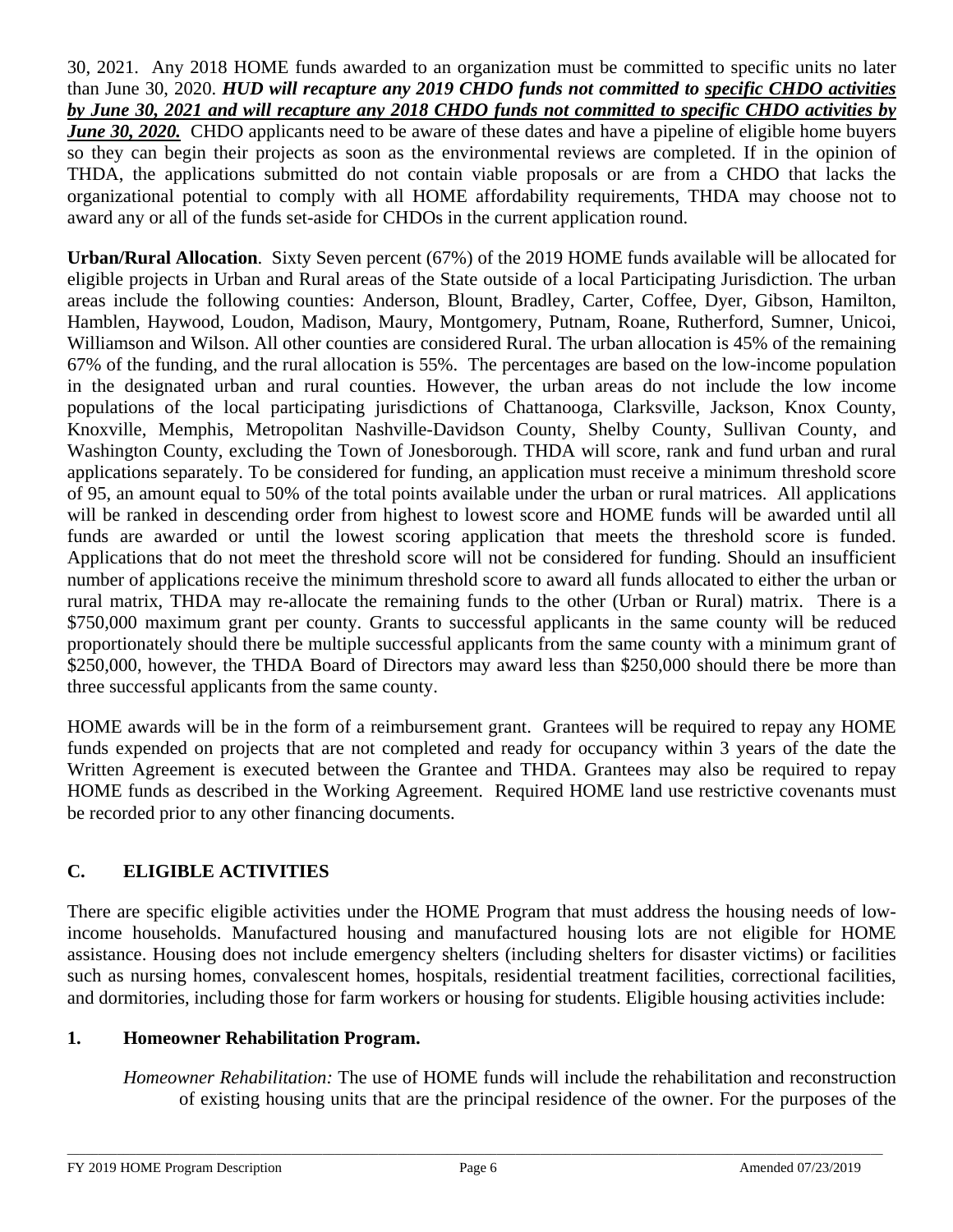HOME program, rehabilitation includes the demolition and rebuilding or reconstruction of substandard housing.

"Reconstruction" is defined as the rebuilding, on the same lot, of housing standing on a site at the time of project commitment, except that housing that was destroyed by a disaster may be rebuilt on the same lot if HOME funds are committed within 12 months of the date of destruction. The number of housing units on the lot may not be decreased or increased as part of a reconstruction project. However, the number of rooms per unit may be increased or decreased depending upon the needs and the size of the household. The reconstructed housing must be substantially similar to the original housing unit. All reconstructed housing will have a compliance period of 15 years.

For all homeowner rehabilitation activities, the value of the HOME assisted property after rehabilitation must not exceed 95 percent of the median purchase price for the area.

If the proposed HOME investment for hard construction costs into a unit to be rehabilitated exceeds 75% of the after rehabilitation appraised value of the unit, the unit must be reconstructed. Hard construction costs exclude those for building inspections, lead-based paint inspections, energy related inspections, and work write-ups, but includes all remaining costs associated with addressing lead-based paint hazards for the unit. On a case-by-case basis, THDA may waive this requirement and allow the unit to be rehabilitated at its sole discretion.

Priority should be given to the Uniform Property Condition Standards (UPCS) Checklist deficiencies identified during the initial inspection. Level 3, 2, and 1, respectively, rate the severity of the item needing the repair, including, but not limited to: roofs, HVAC systems, electrical systems, plumbing systems, foundation problems, water supply issues, exterior painting to maintain the structure, and limited interior painting. The structure must exhibit at least one code violation as revealed by the initial code inspection.

HOME regulations require that after the work is complete, the entire structure must meet the Uniform Physical Condition Standards (UPCS) and the adopted building code in effect for the jurisdiction in which the housing unit is located, or in the absence of a local building code, the Existing Building Code of the International Code Council (ICC). Units assisted with HOME funds must require at least \$1,000 of rehabilitation work to bring the unit into compliance with the applicable codes. Housing units that cannot be brought up to the applicable code using the maximum grant funds are ineligible.

*Housing Rehabilitation Costs and Lead-based Paint*. If a unit to be rehabilitated was built after 1978, the rehabilitation costs are capped by the HOME subsidy limit. *All units built prior to 1978 will require a risk assessment by a qualified lead inspector.* If the risk assessment of a pre-1978 unit discloses no lead, then the cap for rehabilitation costs will be the HOME subsidy limit. If the risk assessment for a pre-1978 unit reveals the presence of lead-based paint and the estimated rehabilitation costs are less than \$25,000, then standard treatments will apply and the HOME subsidy for rehabilitation is limited to \$25,000. If the risk assessment reveals the presence of lead-based paint and the estimated rehabilitation costs exceed \$25,000, then abatement will be required by a qualified abatement contractor to provide rehabilitation assistance up to the HOME subsidy limit.

## **2. Homeownership Programs.**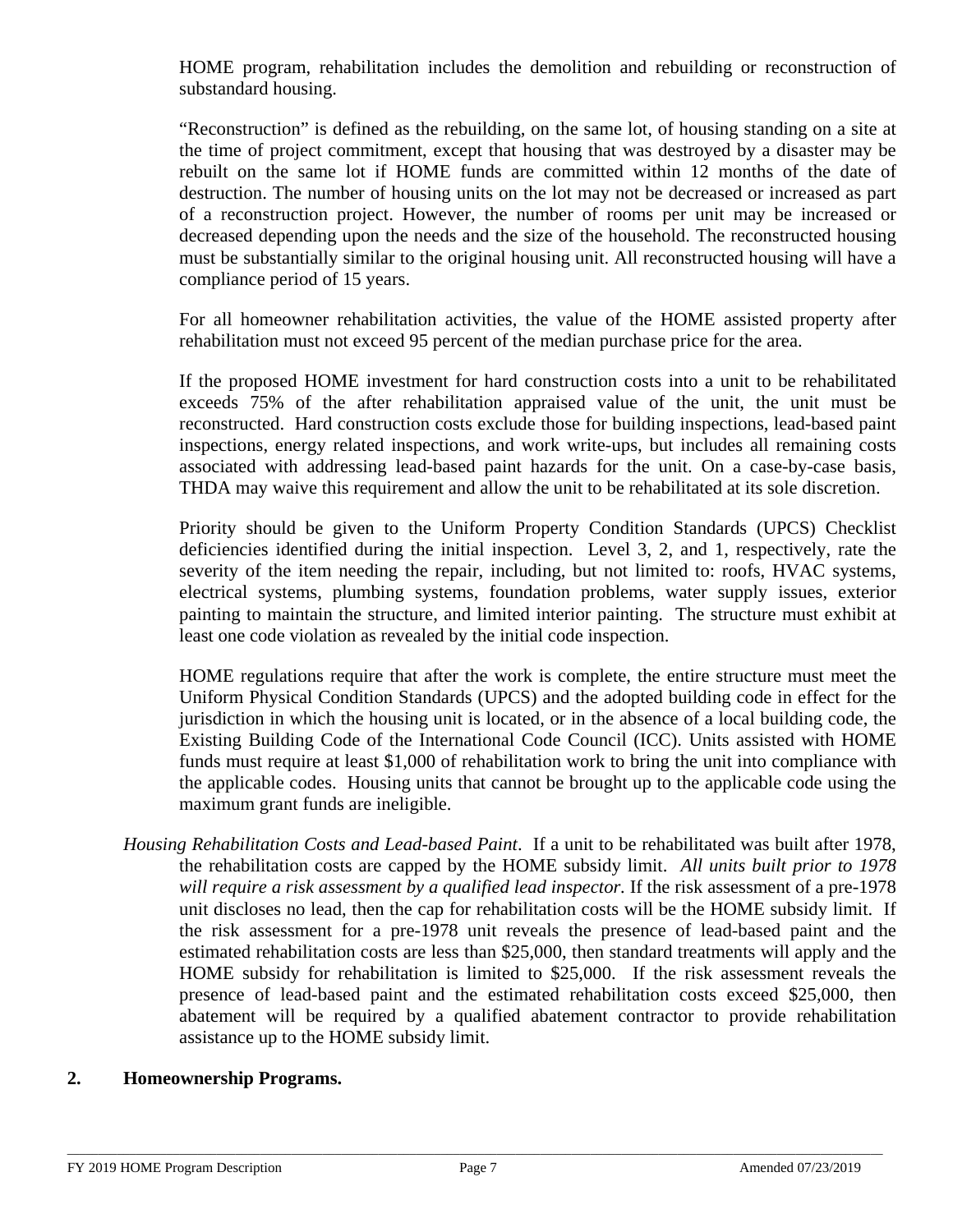*CHDO: CHDOs must use HOME funds to develop units for homeownership, including new construction or acquisition and substantial rehabilitation of substandard single-family dwellings.* The CHDO must be the owner and developer of all units at the time the units are constructed or rehabilitated. When units are sold to eligible home buyers, the HOME funds must be repaid to the CHDO as CHDO proceeds and must be used to develop additional singlefamily units for homeownership in compliance with the HOME regulations. A CHDO must allow an amount up to \$14,999 of HOME funds to remain with the unit as a soft second mortgage as necessary to qualify the household for permanent financing, but not less than \$1,000. THDA requires that a subsidy remain in the financing when the unit is sold so affordability is based on the less restrictive recapture provision of the HOME regulations. Any homeownership unit developed by a CHDO that cannot be sold to an eligible homebuyer within nine months of the Certificate of Occupancy must be converted to rental housing and rented to an income eligible tenant.

Before construction or acquisition and rehabilitation can begin under homeownership, all CHDOs must demonstrate a pipeline of eligible buyers pre-qualified for a permanent loan. Although speculative construction or acquisition is not generally allowed, under certain circumstances THDA will allow a CHDO to apply for an exception to this policy on a project by project basis. To be considered for an exception, the CHDO must demonstrate that it meets certain criteria, including:

- (1) Experience and capacity to manage an affordable rental housing program;
- (2) Success during the last three (3) years in managing affordable rental housing in the area of the proposed project with an average list to lease-up term of no more than 180 days;
- (3) A current average market time of list to contract for sale for similarly priced, comparable homes in the area of the proposed project of no more than 120 days;
- (4) Extenuating circumstances that prevent the CHDO from having a pipeline of pre-qualified homebuyers to support their development activity.

Additionally, if the property remains unsold nine months after completion, a lease purchase may be permitted if the CHDO can demonstrate that it has an existing and active leasepurchase program.

- *Cities, counties and non-profit organizations (non-CHDO).* Homeownership programs are restricted to a soft second mortgage necessary to qualify the household for permanent financing.
- *Soft second mortgages.* Any HOME funds used for a soft second mortgage in homeownership programs are limited to the lesser of \$14,999 in HOME funds or the amount of HOME funds necessary to qualify the household for permanent financing, but not less than \$1,000. All grant recipients using HOME for soft second mortgages must use the THDA single-family underwriting template to determine the amount of HOME assistance, and must submit the determination to THDA for review and final approval. If the underwriting template indicates that the home buyer does not have an unmet need for the soft second mortgage, the grant recipient may not provide direct HOME assistance to that home buyer. The amount of the soft second mortgage is the "direct HOME subsidy" provided to the home buyer and subject to recapture.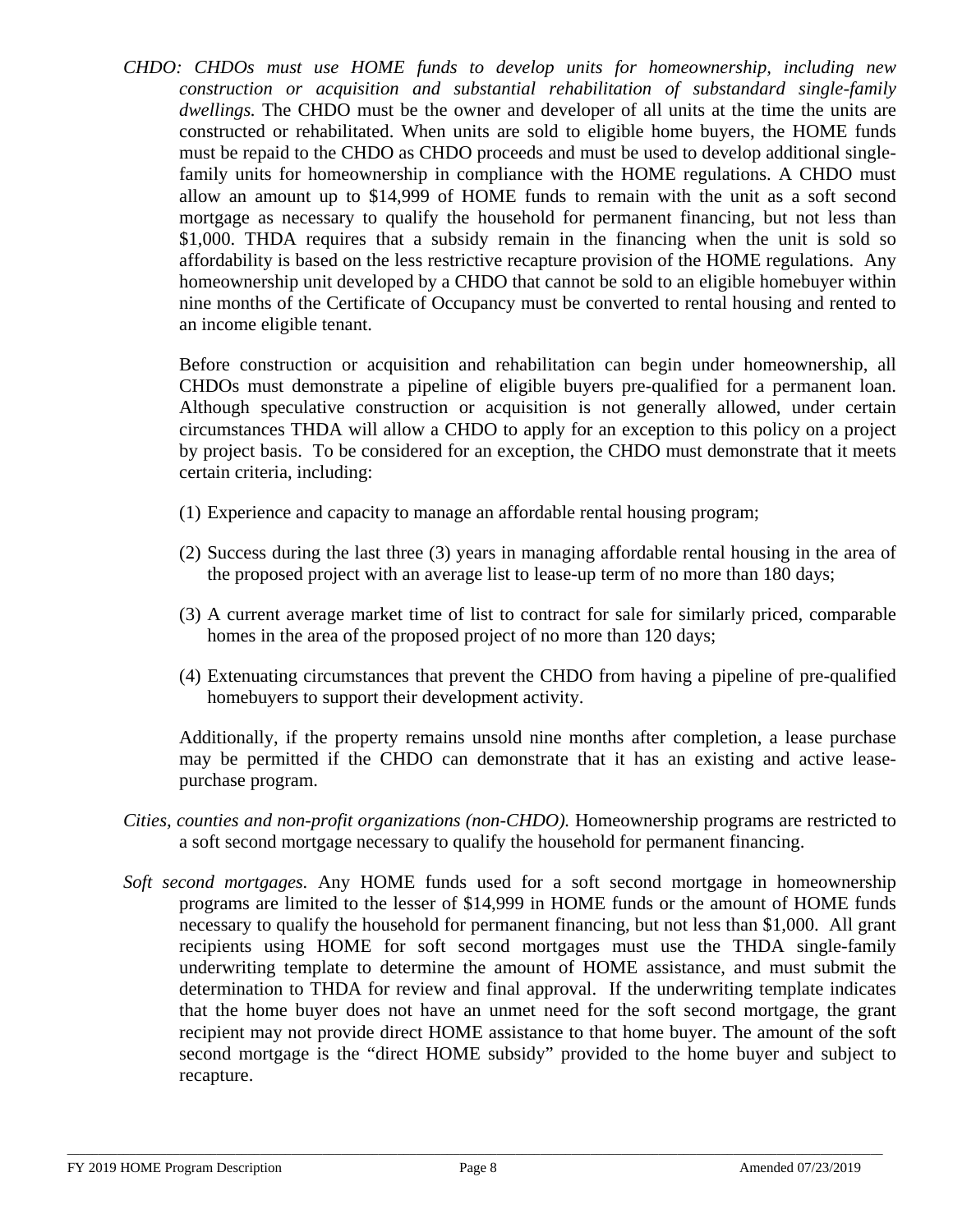The soft second mortgage will have an affordability period of five years which is forgiven at the end of the fifth year if the unit remains in compliance, i.e., the unit remains the permanent residence of the initial buyer and is not leased or vacated. If the unit is sold or transferred during the affordability period, the amount of the HOME subsidy subject to recapture will be reduced by twenty percent (20%) per year of occupancy by the initial home buyer. If the unit is leased or vacated during the affordability period, the entire HOME subsidy must be repaid.

The soft second mortgages may not be combined with other THDA-funded "second mortgage" assistance programs, including Great Choice Loan Plus assistance, or with funding available through the New Start program, and any subsequent or similar programs operated by THDA. The THDA HOME funded soft second mortgage may be combined with a THDA Great Choice first mortgage loan.

- *Sales Price.* All units must be sold for an amount not to be lower than the appraised value of the unit.
- *Sales Price Limits.* The sales price limit for homeownership programs are the Property Value Limits. See **Attachment Two: Property Value Limits Existing Homes HOME Purchase Price and New Homes HOME Purchase Price**.
- *Underwriting.* Front and back end ratios may not exceed twenty-nine (29%) and forty-one percent (41%), respectively. Lower ratios are encouraged.
- *Permanent Financing*. Under homeownership programs, THDA expects the use of THDA mortgage loans whenever suitable. Other financing may be used if it is comparable to a THDA mortgage loan. Permanent financing is considered comparable if the interest rate does not exceed the prevailing THDA Great Choice interest rate by more than one percentage point and when it is demonstrated that the home buyer represents a commensurate underwriting risk to the lender. All loans must have a fixed interest rate fully amortizing over the 30 year term of the loan. There can be no pre-payment penalty for early payoffs.
- *Home Buyer Contribution*. The home buyer must make a contribution from their own funds equal to one percent (1%) of the purchase price of the property.
- *Home Buyer Education*. All home buyers must complete a home buyer education program from a THDA qualified home buyer education provider prior to purchase.
- *Neighborhood market conditions*. Applicants proposing homeownership projects must document that neighborhood market conditions demonstrate a need for the project and must complete a market study as part of the 2018 application cycle for homeownership programs.
- *Deadline for Sale.* Homeownership units must be sold to an eligible home buyer within nine (9) months of project completion. If a homeownership unit is not sold to an eligible home buyer within nine months of the Certificate of Occupancy, the unit must be converted to rental housing for the appropriate rental affordability period or the HOME funds must be repaid by the grant recipient to THDA.

THDA expects that the grant recipient will not only shepherd the home buyer through the home buying process, but also work toward fostering an on-going relationship with the home buyer. This responsibility includes facilitating additional homeowner counseling, verifying homeowner occupancy requirements on an annual basis, and monitoring mortgage loan default issues.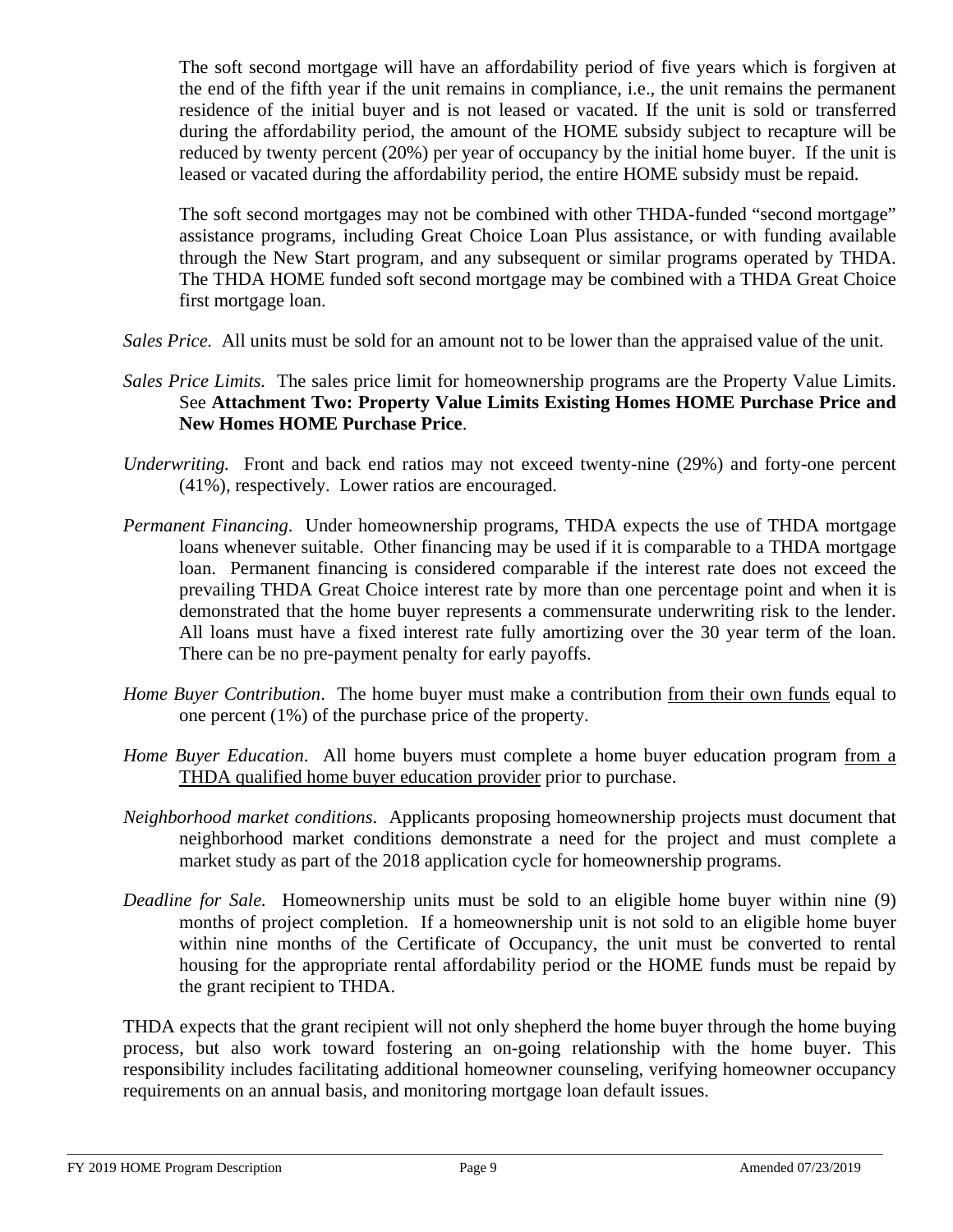# **3. CHDO Operating Expenses, Developer's Fees and CHDO Proceeds.**

- *a. CHDO Operating Expenses.* A CHDO may request up to 7% of the funds awarded for the acquisition and rehabilitation or new construction of housing for sale to low and moderate income home buyers as CHDO operating expenses to help with the administrative costs of operating the organization. Operating expenses are separate from project funds and are funded from the 5% setaside for CHDO operating expenses from the annual HOME allocation.
- *b. Developers Fee*s. A CHDO may also request an 8% developer's fee if the CHDO is acting as a developer of housing. The developer's fee is 8% of the HOME funds used to construct or acquire and rehabilitate the unit. The developer's fee is a project soft cost and counts against the maximum per unit subsidy limit.
- *c. CHDO Proceeds*. CHDO proceeds are the HOME funds returned to a CHDO upon the sale of a unit developed by the CHDO from the buyer's permanent financing. The CHDO must use its CHDO proceeds to develop more housing for homeownership. A CHDO may use 15% of the CHDO proceeds for operating expenses, divided as follows: Maximum of 7% for administration and Maximum of 8% for developer's fees. Once the CHDO proceeds are used a second time to develop more housing for homeownership, the HOME restrictions on the use of proceeds are eliminated. The 25% cap on the amount of CHDO proceeds that can be used for operating or administrative expenses has been eliminated. This policy applies retroactively to current, active CHDO grants.

### **4. Project Soft Costs.**

In planning their programs, applicants may include the costs for inspections and work write-ups as a project-related soft cost. The costs for inspections and work write-ups are capped at \$2,500. In addition to the costs for inspections and work write-ups, the costs for lead-based paint inspections, risk assessments and clearance testing, and architectural and engineering fees are also paid as project soft costs. Costs associated with HUD-mandated THDA inspections are also a project soft cost, but do not count against the \$2,500 cap. All project soft costs count toward the HUD maximum per unit subsidy limit.

# **D. PROHIBITED ACTIVITIES**

- 1. Provide project reserve accounts, or operating subsidies;
- 2. Provide tenant-based rental assistance for the special purposes of the existing Section 8 program, in accordance with Section 212(d) of the Act;
- 3. Provide non-federal matching contributions required under any other Federal program;
- 4. Provide assistance authorized under Section 9 of the 1937 Act (annual contributions for operation of public housing);
- 5. Carry out activities authorized under 24 CFR Part 968 (Public Housing Modernization);
- 6. Provide assistance to eligible low-income housing under 24 CFR Part 248 (Prepayment of Low Income Housing Mortgages;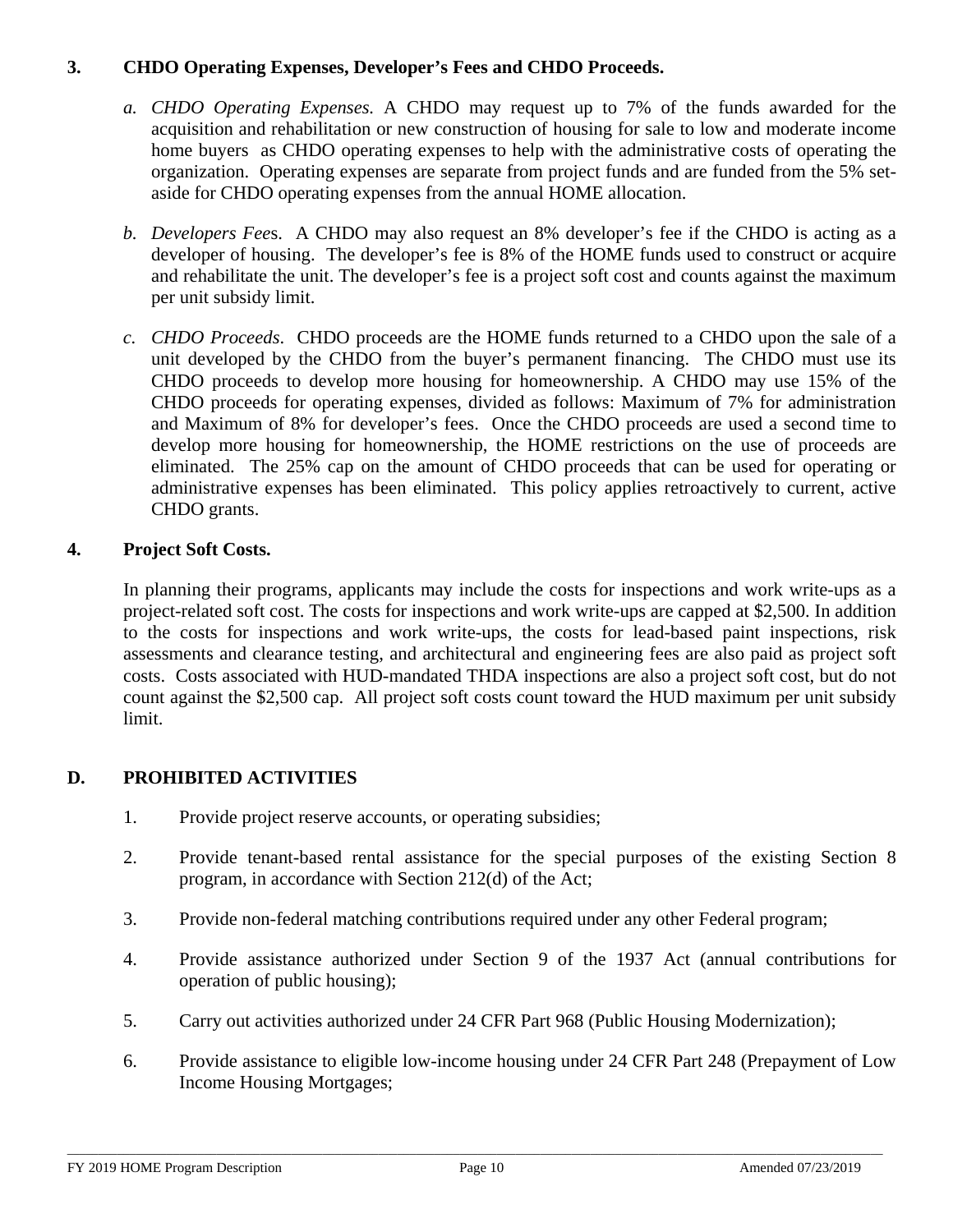- 7. Provide assistance (other than assistance to a home buyer to acquire housing previously assisted with HOME funds) to a project previously assisted with HOME funds during the period of affordability established by HUD or THDA in the written agreement. However, additional HOME funds may be committed to a project up to one year after project completion, but the amount of HOME funds in the project may not exceed the HUD maximum per-unit subsidy amount;
- 8. Pay for any cost that is not eligible under 24 CFR 92.206 through 92.209;
- 9. Use HOME funds for rental housing projects;
- 10. Provide assistance for a homeowner rehabilitation project by a CHDO from the 15% CHDO set-aside. A CHDO funded through the 15% CHDO Set-aside can only participate in the HOME program if they are the owner and developer of a project.

# **E. LAYERING**

Layering is the combining of other federal resources on a HOME-assisted project that results in an excessive amount of subsidy for the project. Such activity is prohibited. Grantees must analyze each project to insure that only the minimum amount of assistance is allocated to the project. In no case may the amount of HOME funds exceed the HUD Maximum Per Unit Subsidy Limit.

# **F. MATCH**

For the FY 2019 HOME program, THDA will continue to provide the required federal match for projects submitted under the Urban/Rural Round and CHDO Rounds. Although no local match is required, THDA will award points based on the contribution of eligible match reflected in an application as specified in the scoring matrix. THDA will count any non-federal project funds or other resources reflected in successful applications that qualify as match under the HOME rule toward the match requirement.

HOME match is permanent, non-federal contributions to a project. Matching contributions may be in the form of one or more of the following:

- a. Cash contributions not provided by the assisted household and not from a federal source, including the present value of the interest subsidy for loans made at rates below market.
- b. Reasonable value of donated site-preparation and construction materials.
- c. Reasonable rental value of the donated use of site preparation or construction equipment.
- d. Waived fees and taxes.
- e. Property donation or below-market sale. A copy of the appraisal and/or purchase contract must be submitted. The donor/seller of the property must also provide a statement certifying that the property was donated or sold for affordable housing purposes and an acknowledgment that the donor/seller received the URA Guide Form Notice Disclosure to Seller, as well as the HUD booklet entitled, "When a Public Agency Acquires Your Property." If the property was originally acquired with federal funds, the value of the property is not match eligible.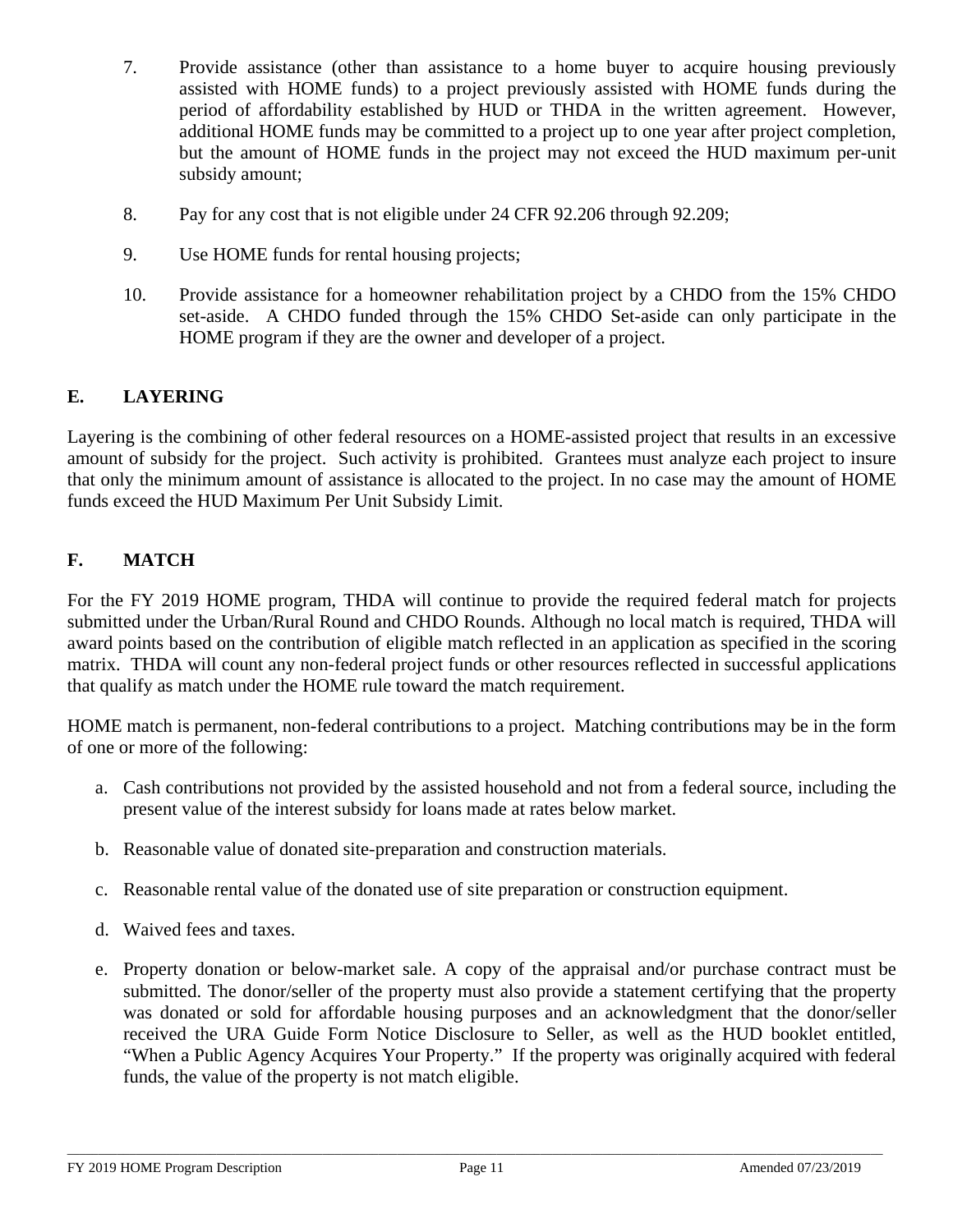- f. The direct cost of donated, compliant home buyer counseling services provided to families that acquire properties with HOME funds under the provisions of 24 CFR §92.254, including on-going counseling services provided during the period of affordability. Counseling may not be valued at more than \$40 per hour.
- g. Reasonable value of donated or volunteer labor or professional services. Unskilled volunteer labor may not be valued at more than \$10 per hour; skilled volunteer labor may be valued at the documented going rate.
- h. Value of sweat equity may also be eligible if every assisted household under the HOME grant award is required to perform sweat equity. Sweat equity may not be valued at more than \$10 per hour.
- i. Other match sources as permitted under the HOME Final Rule.

THDA will monitor the contribution of match throughout the implementation of the grant.

# **G. LEVERAGE**

In the scoring matrix, any project that has leveraged funds will receive additional points. Leveraged funds are funds provided by local governments, grants from other sources and cash from program beneficiaries. Loan proceeds from a lending institution do not count as leverage. However, the savings generated from a below market interest rate will count as leverage. Administrative funds, *anticipated* fund-raising revenues, other THDA funds, and construction loans do not count toward leverage. Leveraged funds counted in one program year do not qualify again as leverage in subsequent years.

The value of donated labor, materials and land will count toward leverage. The value of unskilled labor is set at the current minimum wage, and the value of skilled labor is set at twice the current minimum wage. The value of land and/or a building donated or acquired for a project prior to the application will count as leverage, but there must be an appraisal or tax assessment included in the application to document its value. In order to count donated supplies or materials, only the documented value of the actual goods or materials will be considered and they must be legitimately required by the program. The donor must provide a letter to confirm the amount of the supplies or materials. Proposed discounts will not count as leverage.

# **H. HOME PROGRAM REQUIREMENTS**

# **1. INCOME LIMITS**

HOME funds may be used to benefit only low-income households. "Low income households" means an individual or household whose income does not exceed 80% of the area median income, adjusted for household size. THDA encourages the targeting of HOME resources for homeowner rehabilitation activities to very low income households.

"Very low income household" means a household whose income does not exceed 50% of the area median income, adjusted for household size.

The income of the household to be reported for purposes of eligibility is the sum of the annual gross income of the beneficiary, the beneficiary's spouse, and any other household member residing in the home. Annual gross income is "anticipated" for the next 12 months, based upon current circumstances or known upcoming changes, minus certain income exclusions.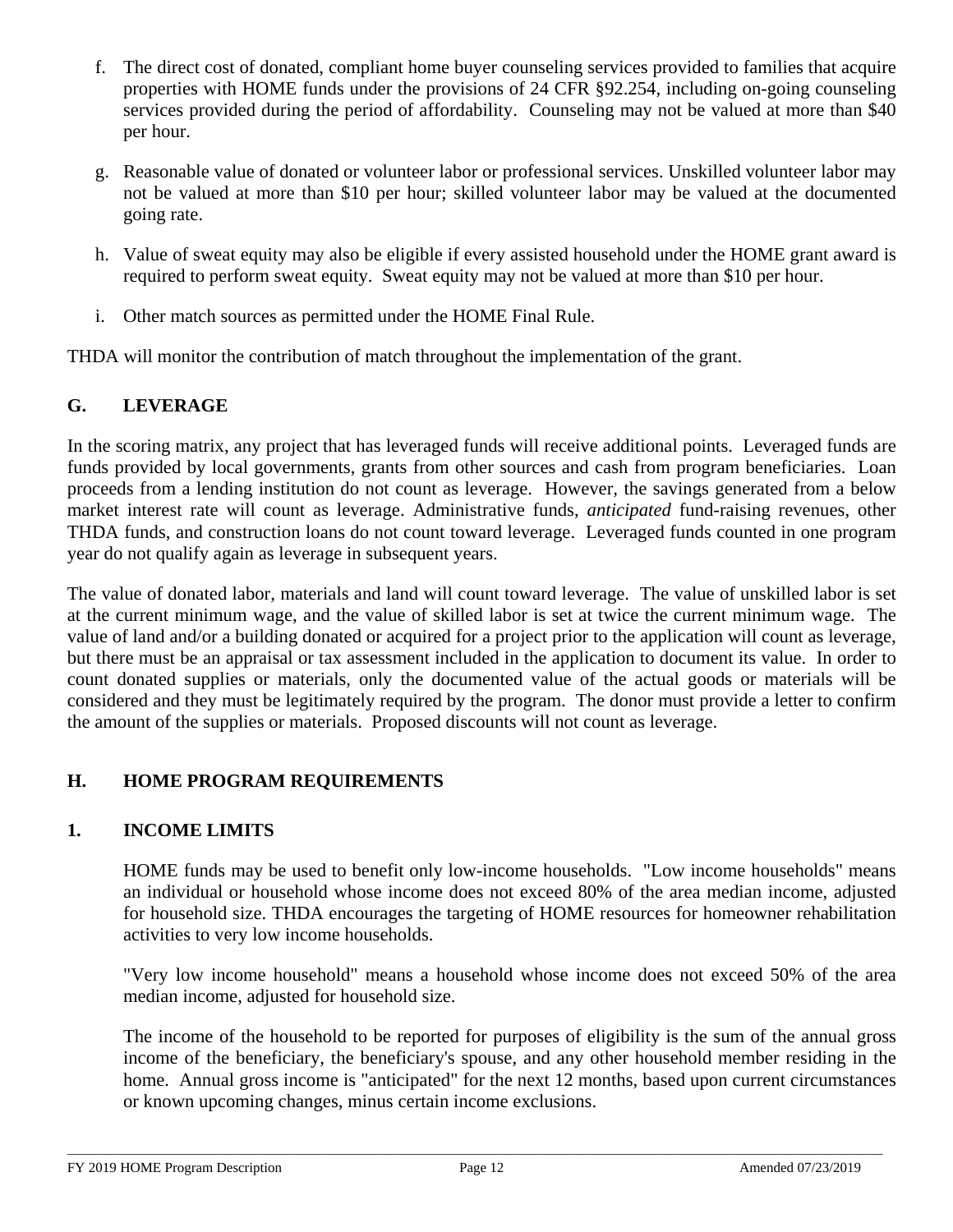Current limits are in **Attachment Three: Income Limits for the HOME Program**. Median income for an area or the state shall be that median income estimate made by HUD. Median incomes change when HUD makes revised estimates.

### **2. FORMS OF ASSISTANCE**

- *Homeowner rehabilitation programs*. Assistance from grant recipients to program beneficiaries will be limited to grants that are completely forgiven after a specified period of time as long as the beneficiary adheres to the conditions of the grant.
- *Homeownership programs*. Assistance from grant recipients to program beneficiaries as soft second mortgages will be limited to loans equal to the lesser of \$14,999 or the amount necessary to qualify the household for permanent financing which are forgiven at the end of 5 years.

#### **3. COMPLIANCE PERIOD**

*Homeowner rehabilitation*.Grants for homeowner rehabilitation projects that do not include reconstruction shall have a compliance period of five years with a forgiveness feature of 20% annually. In order to enforce the compliance period, THDA will require that grant recipients obtain a grant note and a recorded deed of trust executed by the homeowners.

 Grants for homeowner rehabilitation projects where the hard construction costs into a unit to be rehabilitated is greater than 75% of the after rehabilitation appraised value of the unit show have a compliance period of fifteen years with a forgiveness feature of 6.67% annually. In order to enforce the compliance period, THDA will require that grant recipients obtain a grant note and a recorded deed of trust executed by the homeowners.

Grants for homeowner rehabilitation projects that include reconstruction shall have a compliance period of fifteen years with a forgiveness feature of 6.67% annually. In order to enforce the compliance period, THDA will require that grant recipients obtain a grant note and a recorded deed of trust executed by the homeowners.

If the homeowner of a property that has been rehabilitated dies during the compliance period and the property is inherited by heirs, the property may be rented without repaying the unforgiven portion of the HOME subsidy to THDA. However, if the house is sold by the heirs during the affordability period, the remaining unforgiven portion must be repaid to THDA. This policy may be applied retroactively to prior HOME projects as needed.

### **4. AFFORDABILITY PERIOD**

*Down Payment Programs by Local Governments or Non-CHDO Non-Profit Organizations.* A grant recipient that is a local government, or a non-CHDO non-profit agency may provide down payment and closing cost assistance as a soft second mortgage loan in an amount equal to the lesser of \$14,999 in HOME funds or the amount of HOME funds necessary to qualify a household for permanent financing, but not less than \$1,000. There will be an affordability period of five years, secured by a Note and Deed of Trust between the grant recipient and the home buyer. The HOME loan is forgiven at the end of the fifth year if the unit remains in compliance with HOME requirements. This means that the property remains the primary residence of the initial home buyer and is not leased or vacated; and if the property is sold or transferred at the end of the affordability period, the home buyer has complied with these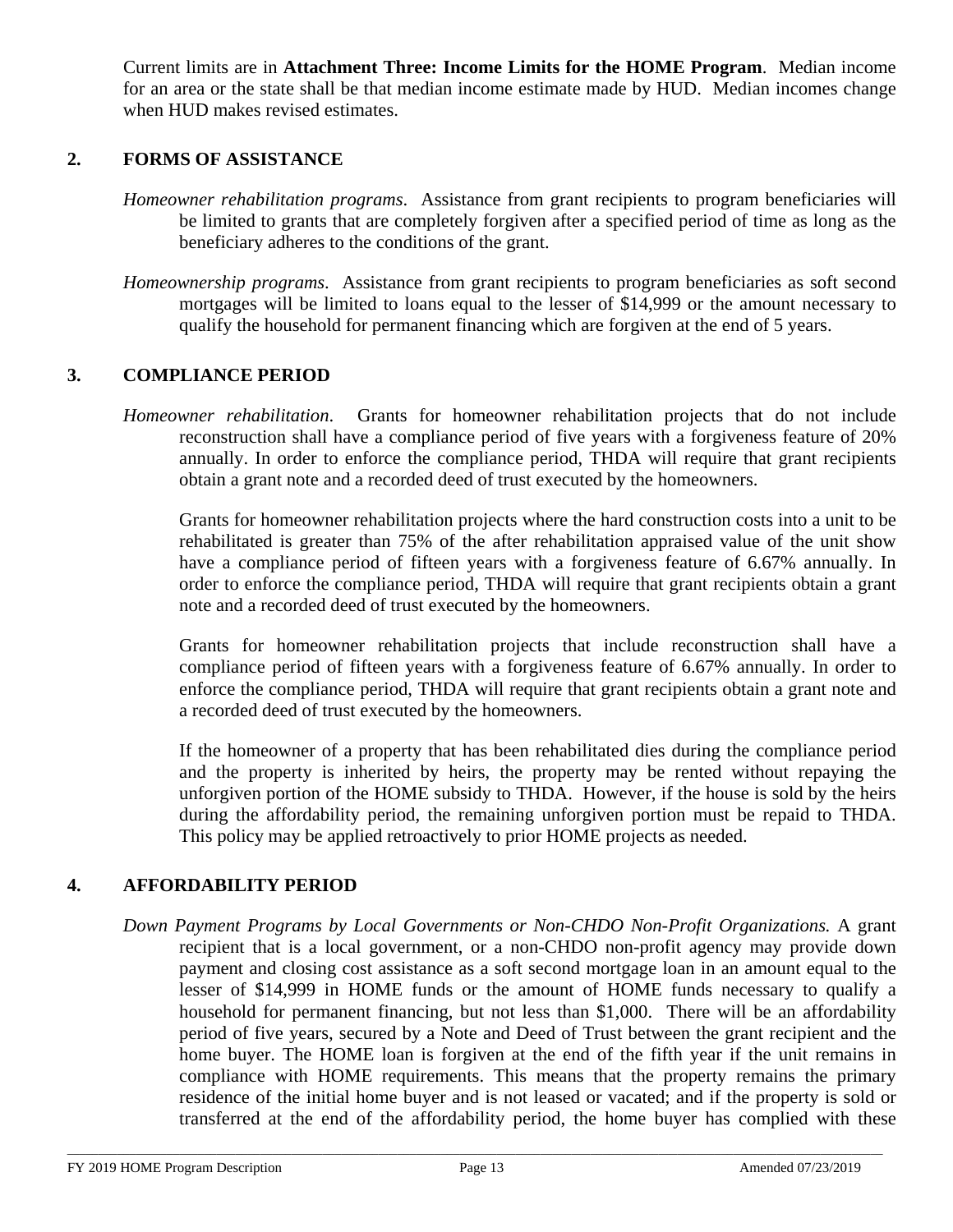recapture provisions. If the unit is sold or transferred during the affordability period, the amount of HOME subsidy subject to recapture will be reduced by twenty percent (20%) per year of occupancy by the initial home buyer. If the unit is leased or vacated during the affordability period, the entire HOME subsidy must be repaid to THDA by the Grantee.

- *CHDOS*. At the time of the sale of the unit to an eligible home buyer, the CHDO must leave HOME funds in the unit as a soft second mortgage loan in an amount equal to the lesser of \$14,999 or the amount of HOME funds necessary to qualify a household for permanent financing, but not less than \$1,000. There will be an affordability period of five years secured by a Note and Deed of Trust between the CHDO and the home buyer. The HOME loan is forgiven at the end of the fifth year if the unit remains in compliance with HOME requirements. This means that the property remains the primary residence of the initial home buyer and is not leased or vacated; and if the property is sold or transferred at the end of the affordability period, the home buyer has complied with these recapture provisions. If the unit is sold or transferred during the affordability period, the amount of HOME subsidy subject to recapture will be reduced by twenty percent (20%) per year of occupancy by the initial home buyer. If the unit is leased or vacated during the affordability period, the entire HOME subsidy must be repaid to THDA.
- *Sale or Transfer of the Property*. The HOME-assisted home buyer may sell or otherwise transfer the unit on or before the end of the affordability period to any willing buyer at any price, and the amount of the HOME subsidy subject to recapture will be reduced by 20% per year of occupancy by the initial home buyer. The amount subject to recapture is limited by the availability of net proceeds. The net proceeds are the sales price minus superior non-HOME loan repayments minus closing costs. If the net proceeds are not sufficient to recapture the remaining outstanding principal balance of the HOME Note plus the amount of the down payment made by the homeowner, if any, plus the amount of any capital improvement investment made by the homeowner, then the grant recipient shall recapture a pro rata share of the net proceeds of the sale in lieu of the full remaining outstanding principal balance of the HOME Note. "Capital improvement investment" means the improvements to the property made at the home buyer's expense (and not through some other form of subsidy), as evidenced by receipts or cancelled checks detailing the capital improvements made. Capital improvements do not include items of maintenance, deferred maintenance or cosmetic improvements. The pro rata amount to be recaptured shall be calculated in accordance with the HOME Program Regulations at 24 CFR  $92.254(a)(5)(ii)(A)(3)$  as follows:

If the net proceeds are not sufficient to recapture the full HOME investment (or a reduced amount) plus enable the homeowner to recover the amount of the homeowner's down payment and any capital improvement investment made by the home owner since purchase, the grant recipient shall share the net proceeds according to the following formula:

HOME Subsidy

HOME Subsidy + Homeowner Investment

Homeowner Investment

X Net Proceeds = HOME Amount to Recapture

X Net Proceeds = HOME Amount to Recapture

HOME Subsidy + Homeowner Investment

The new proceeds may be divided proportionately as set forth in these steps: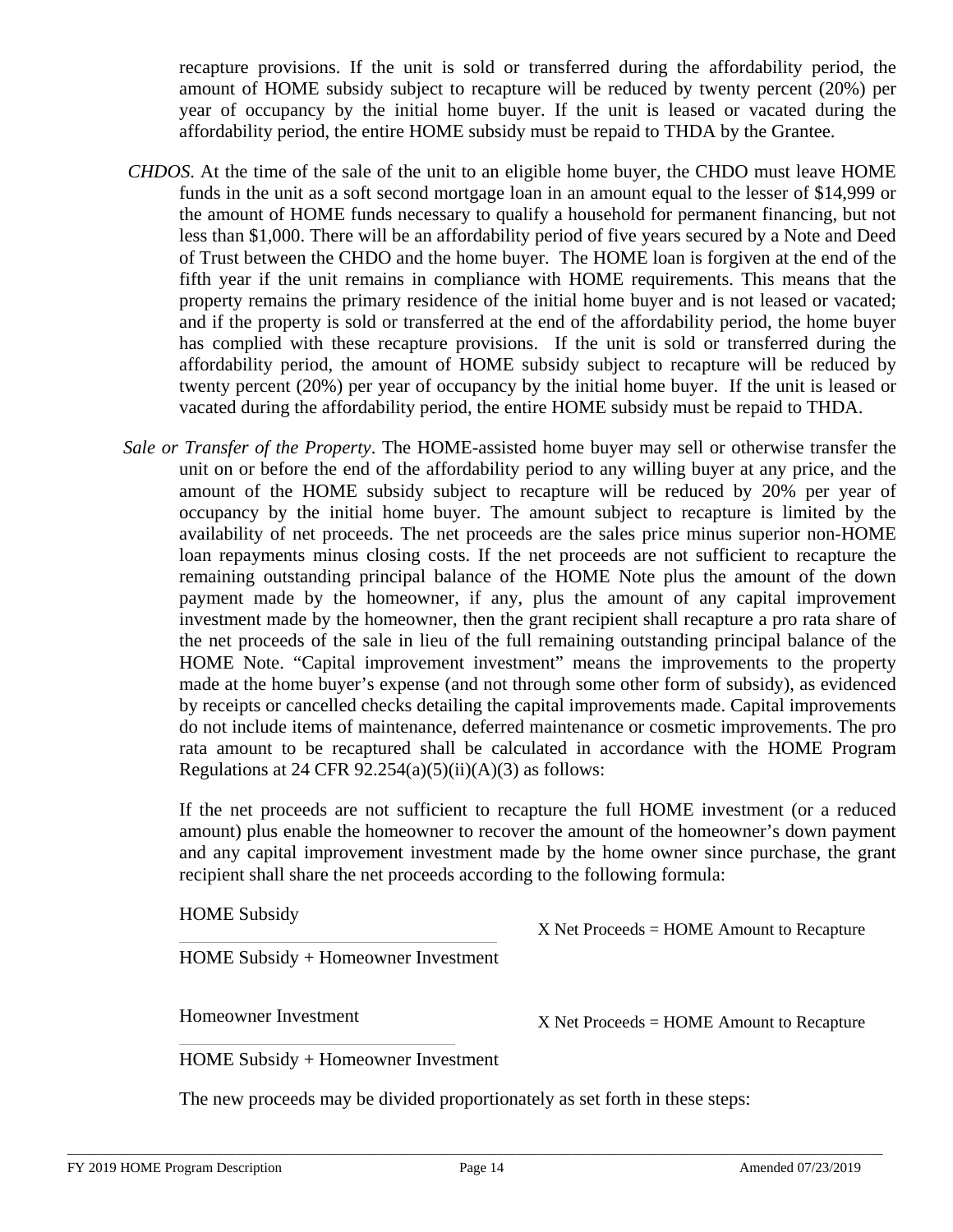- a. *Application of Forgiveness Feature*. Once the net proceeds are determined from the sale of the property, the grant recipient shall reduce the amount due based on the length of time the home buyer has occupied the home in relation to the affordability period. Soft second mortgages up to \$14,999 have a five year affordability period and a forgiveness feature of 20% per year.
- b. *Amount subject to recapture.* The HOME investment that is subject to recapture is based on the amount of HOME assistance that enabled the home buyer to buy the housing unit. This includes any HOME assistance that reduced the purchase price from fair market value to an affordable price, but excludes the amount between the cost of producing the unit and the market value of the property (i.e., the development subsidy).
- c. After the full HOME investment has been repaid, any excess profits will belong to the homeowner.
- *Construction Financing*. For CHDOs using HOME for construction financing to develop homeownership units, the initial affordability period will be based on the amount of HOME funding invested in the development of the unit under the resale provisions of the HOME regulations. In order to enforce the provisions of the Working Agreement with the CHDO, THDA will require that a Restrictive Covenant and Deed of Trust be recorded against the property prior to drawing down HOME funds for construction. When the unit is sold to an eligible home buyer, THDA will provide the closing agent a copy of the release for Restrictive Covenant and Deed of Trust. The CHDO must provide the closing agent with a Grant Note and Deed of Trust between the CHDO and the home buyer for the soft second mortgage loan under the recapture provisions. Upon receipt by THDA of a copy of the Grant Note, the recorded Deed of Trust between the home buyer and the CHDO, the recorded deed from the seller to the home buyer, and the fully executed final TILA-RESPA Integrated Disclosure (TRID) Settlement Statement, the original Release of Lien is forwarded to the closing agent for recording.

# **4. LEVEL OF SUBSIDY**

| <b>MINIMUM HOME DOLLARS</b> | \$1,000   | PER UNIT                     |
|-----------------------------|-----------|------------------------------|
| <b>MAXIMUM HOME DOLLARS</b> | \$61,281  | 0-BEDROOM (EFFICIENCY) LIMIT |
|                             | \$70,250  | 1-BEDROOM LIMIT              |
|                             | \$85,424  | 2-BEDROOM LIMIT              |
|                             | \$110,512 | <b>3-BEDROOM LIMIT</b>       |
|                             | \$121,307 | 4-BEDROOM OR MORE LIMIT      |

The maximum HOME investment per unit is provided below:

Periodically, THDA may update these limits pending approval from HUD. Updated limits will be effective for all activities in which an agreement for the activity is entered into after the effective date for the limits issued by HUD. These updates will be posted on THDA's web site [at](http://www.thda.org/) https://thda.org/business-partners/home.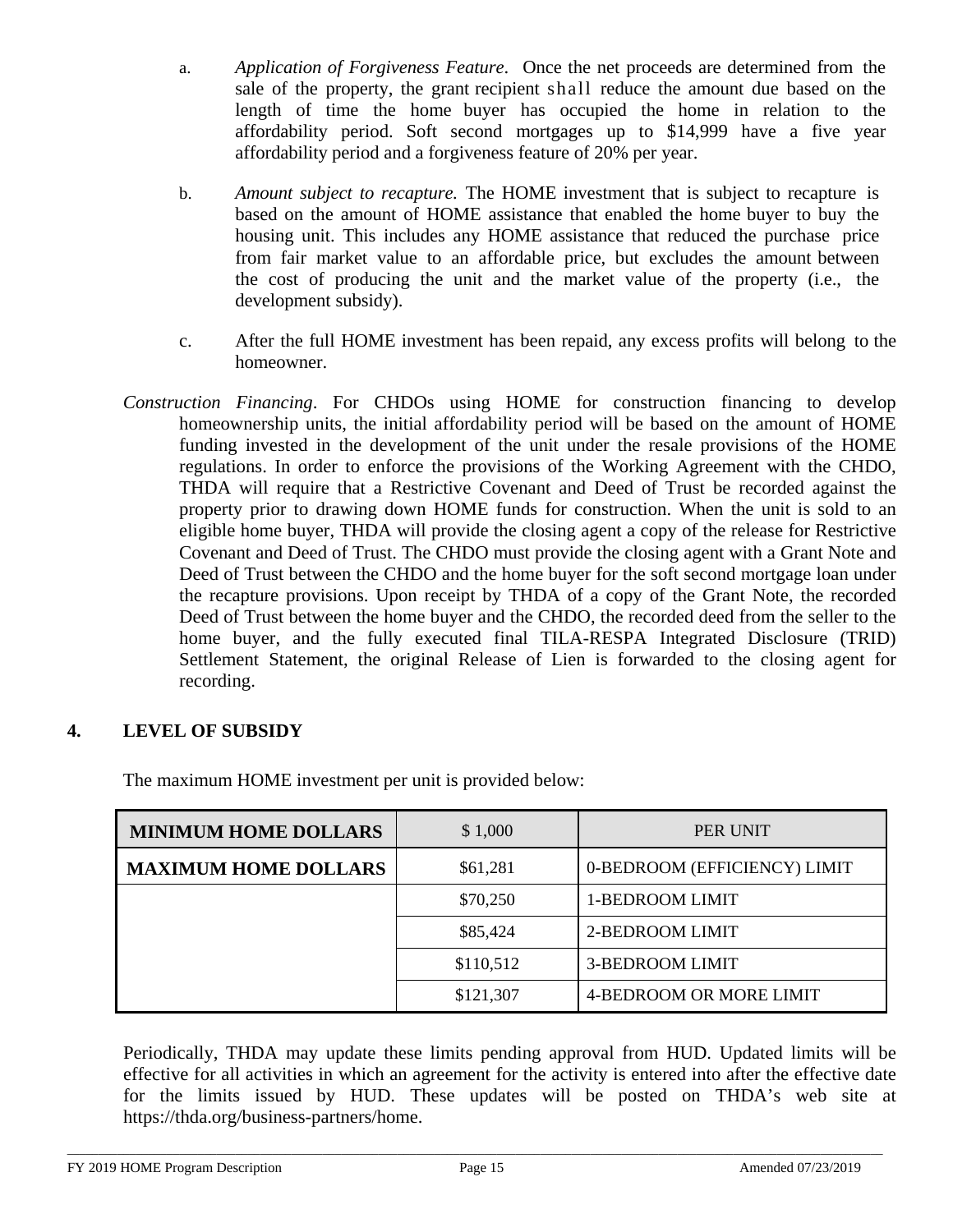## **5. PROPERTY STANDARDS**

Property standards must be met when HOME funds are used for a project. Any housing constructed or rehabilitated with THDA HOME funds must meet all applicable local, county and state codes, rehabilitation standards, Uniform Property Condition Standards (UPCS), and zoning ordinances at the time of project completion.

In the absence of a local code, new construction of single-family units or duplexes must meet the current, State-adopted edition of the International Residential Code for One- and Two-Family Dwellings. The newly constructed units must also meet accessibility requirements and mitigate disaster impact as applicable per State and local codes, ordinances, etc.

In the absence of a local code, rehabilitation of existing homeowner units must meet the current, Stateadopted edition of the Existing Building Code of the International Code Council (ICC).

THDA will not make any funding awards for units in a jurisdiction where the unit cannot be inspected by a state certified building inspector or by a provider as permitted under State law.

HOME funded units must also conform, as applicable, to the THDA Minimum Design Standards for New Construction of Single Family and Multifamily Housing Units and with THDA's Minimum Design Standards for Rehabilitation of Single Family and Multi-family Housing Units. THDA must review and approve plans, work write-ups and written cost estimates and determine cost reasonableness for both new construction and rehabilitation prior to putting the project out to bid.

The International Code books are available at: www.iccsafe.org

- *Disaster Mitigation.* All new construction should be built in a method and/or location that would attempt to protect all new construction from possible disaster due to either a man-made issue, or an act of God that may cause physical or structural damage to the home. The methods should include any items that may be recommended, or required by either local, state, or federal agencies dealing with disasters.
- *Energy Code*. New construction projects must also meet the State-adopted edition of the International Energy Conservation Code. Copies of the Energy Code may also be obtained from the International Code Council at the address listed above.
- *Energy Conservation.* In addition to meeting the State-adopted edition of the International Energy Conservation Code, new construction projects must be Energy Star qualified as certified by an independent Home Energy Rating System (HERS) rater or achieve a HERS index of 85 or less when tested by a certified rater.
- *Section 504.* Section 504 of the Rehabilitation Act of 1973 prohibits discrimination in federally assisted activities and programs on the basis of disability, and imposes requirements to ensure accessibility for qualified individuals with disabilities to these programs and activities.

# **6. AFTER REHABILITATION PROPERTY VALUE**

F*or homeowner rehabilitation projects*, the maximum after rehabilitation value permitted for the type of single-family housing (1-4 family residence, condominium, cooperative unit,) shall not exceed 95% of the median purchase price for the area as established by HUD. See **Attachment Two: Property Value Limits – Existing Homes HOME Purchase Price.**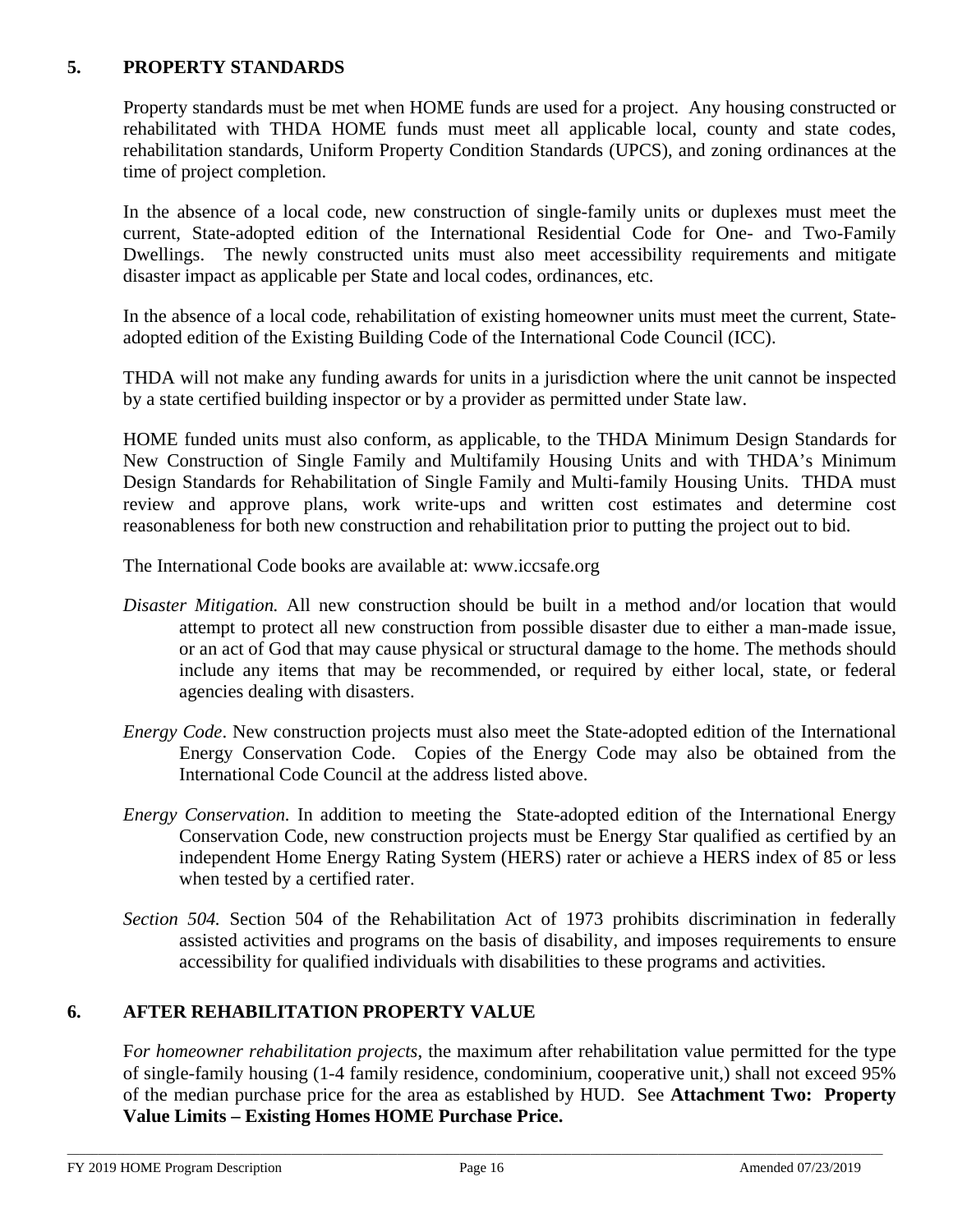## **7. SALES PRICE LIMITS**

The sales price limit for homeownership programs are based on whether the unit was existing prior to the investment of HOME funds or newly constructed as a result of the investment of HOME funds. **See Attachment Two: Property Value Limits Existing Homes HOME Purchase Price and New Homes HOME Purchase Price.** 

## **I. UNIVERSAL DESIGN/VISITABILITY**

THDA encourages the inclusion of features that allow individuals with physical disabilities to reside and/or visit the housing that is constructed or rehabilitated with federal HOME funds.

Universal design is a building concept that incorporates products, general design layouts and other characteristics to a housing unit in order to:

- Make the unit usable by the greatest number of people;
- Respond to the changing needs of the resident; and
- Improve the marketability of the unit

The goal of universal design seeks to build housing that meets the needs of the greatest number of residents within a community. .Universal design differs from accessible design, which is primarily intended to meet the needs of persons with disabilities. However, universal design is inclusive of adaptable design as universal design incorporates structural features that will allow a housing unit to be adapted to an individual's current or future needs. Universal design features include, but are not limited to:

- Stepless entrances.
- Minimum 5' x 5' level clear space inside and outside entry door.
- Broad blocking in walls around toilet, tub and shower for future placement of grab bars.
- Full-extension, pull-out drawers, shelves and racks in base cabinets in kitchen.
- Front mounted controls on all appliances.
- Lever door handles.
- Loop handle pulls on drawers and cabinet doors.

More information on Universal Design may be found at The Center for Universal Design at North Carolina State University: [http://www.ncsu.edu/ncsu/design/cud/index.htm.](http://www.ncsu.edu/ncsu/design/cud/index.htm)

Visitability refers to homes that are designed and built in a manner that allows individuals who have trouble with steps or use wheelchairs or walkers to live in or visit the unit. These features include:

- One zero-step entrance.
- Doors with 32 inches of clear passage space.
- One bathroom on the main floor that is accessible to a person using a wheelchair.

More information on Visitability can be found at: [http://www.visitability.org.](http://www.visitability.org/)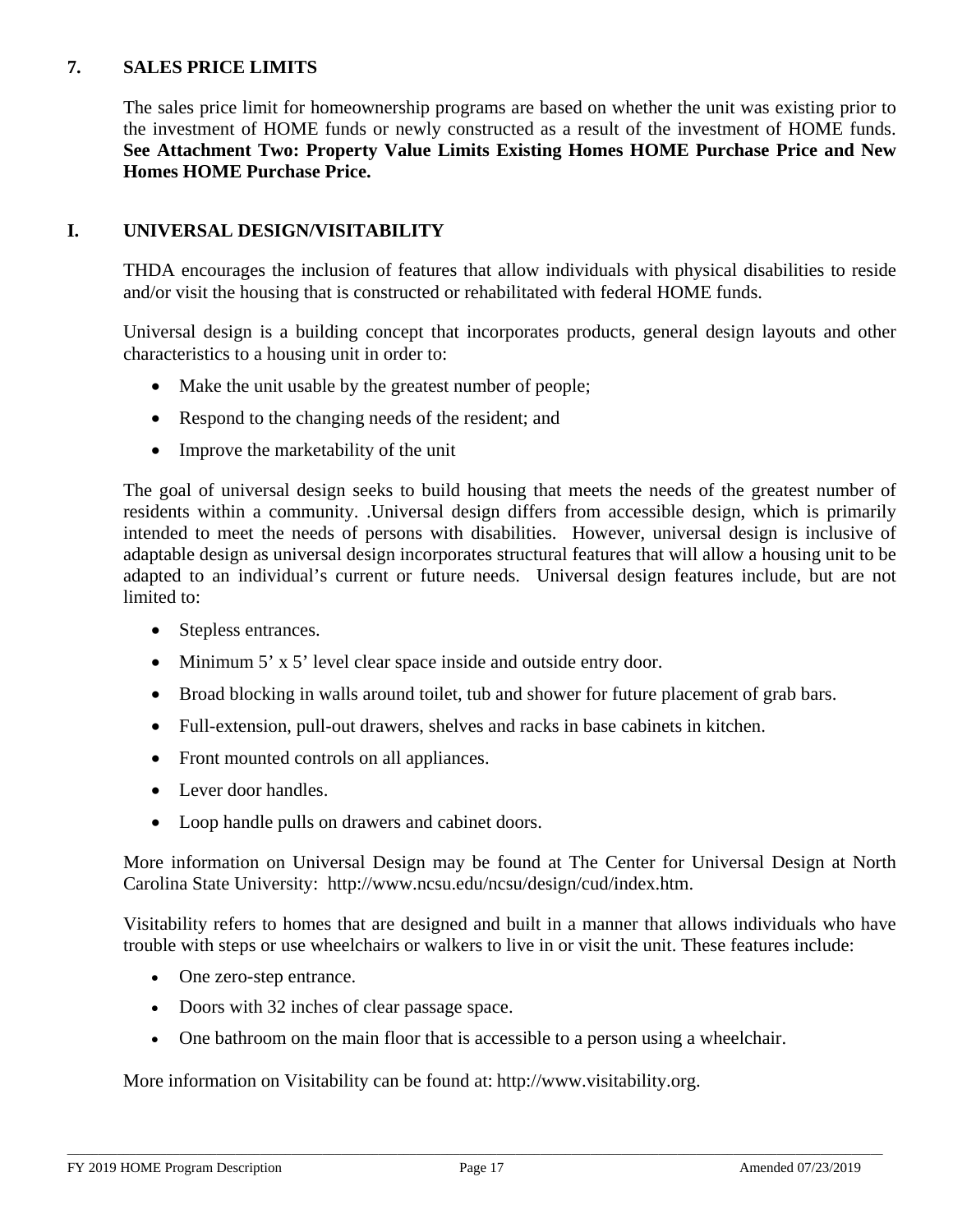# **J. HOME RELOCATION REQUIREMENTS**

# *THDA DISCOURAGES PROJECTS INVOLVING DISPLACEMENT OR RELOCATION OF HOUSEHOLDS. PRIOR TO APPLICATION, CONTACT THDA IF YOU ARE PLANNING ANY PROJECT THAT MAY INVOLVE DISPLACEMENT OR RELOCATION.*

The Uniform Relocation Assistance and Real Property Acquisition Policies Act of 1970 (Uniform Act), and its implementing regulations, 49 CFR Part 24 requires relocation assistance where acquisition has occurred under the Uniform Act. In addition, the Uniform Act coverage was expanded in 1987 amendments to cover displacement of individuals resulting from rehabilitation, demolition or private acquisition carried out under a federally assisted project or program.

Section 104(d) of the Housing and Community Development Act ("The Barney Frank Amendments") and HUD's Residential Anti-Displacement and Relocation Assistance Plan include additional relocation requirements. This extra level of relocation protection may be triggered for low-income households when units are converted or demolished with Community Development Block Grant (CDBG) or HOME funds. In addition, when Section 104(d) is triggered, jurisdictions may need to replace any low/moderate income dwelling units that are lost due to the conversion or demolition. This section refers only to residential relocation. If non-residential (commercial/industrial) relocation is involved, contact THDA.

Understanding how relocation requirements are triggered, alternate ways of meeting them, and the costs of the alternatives is essential in making HOME program decisions. Concerns about relocation may cause an administrator to consider establishing a preference for vacant buildings. However, administrators should also consider that vacant buildings are often much deteriorated. Rehabilitating an occupied building even with the cost of assisting tenants to remain or relocate, may be less costly than rehabilitating a vacant building. In occupied buildings, program administrators must consider whether occupants will be able to return after rehabilitation and whether Housing Choice Voucher (Section 8) assistance is available to help meet relocation costs. Selecting vacant projects does not relieve all relocation concerns. Vacant buildings in good condition may have been recently occupied. If so, the program administrator must consider whether the owner removed the tenants in order to apply for HOME assistance for a vacant building. If so, these tenants are displaced persons.

Skilled staff can save the local program money and build goodwill with owners and tenants. Failure to understand and follow relocation requirements can result in unnecessary costs for the local program. It is possible for uninformed owners and staff to take steps that would obligate the local program to provide significant relocation benefits and services. Early briefings for owners and program staff on relocation rules are essential. Handbook 1378, Tenant Assistance, Relocation and Real Property Acquisition consolidates relocation requirements for HOME and other HUD programs in one document. It is available from HUD Field Offices or by contacting THDA. HUD informational booklets for persons who are displaced or whose property is to be acquired are also available from HUD Field Offices or from THDA.

Uniform Relocation Act (URA) requirements are triggered at the time the application is being prepared, and additional requirements are triggered at the time the working agreement is signed between the owner and the grantee and when rehabilitation is completed. Treatment of displaced persons depends upon whether the displaced person is (1) a tenant or owner; (2) a business or household; (3) has income above or below the Section 8 Lower Income Limit.

**WHO IS A DISPLACED PERSON? -** Any person (household, individual, business, farm, or non-profit organization) that moves from the real property, permanently, as a direct result of rehabilitation, demolition, or acquisition for a project assisted with HOME funds. Relocation requirements apply to all occupants of a project/site for which HOME assistance is sought even if less than 100% of the units are HOME assisted.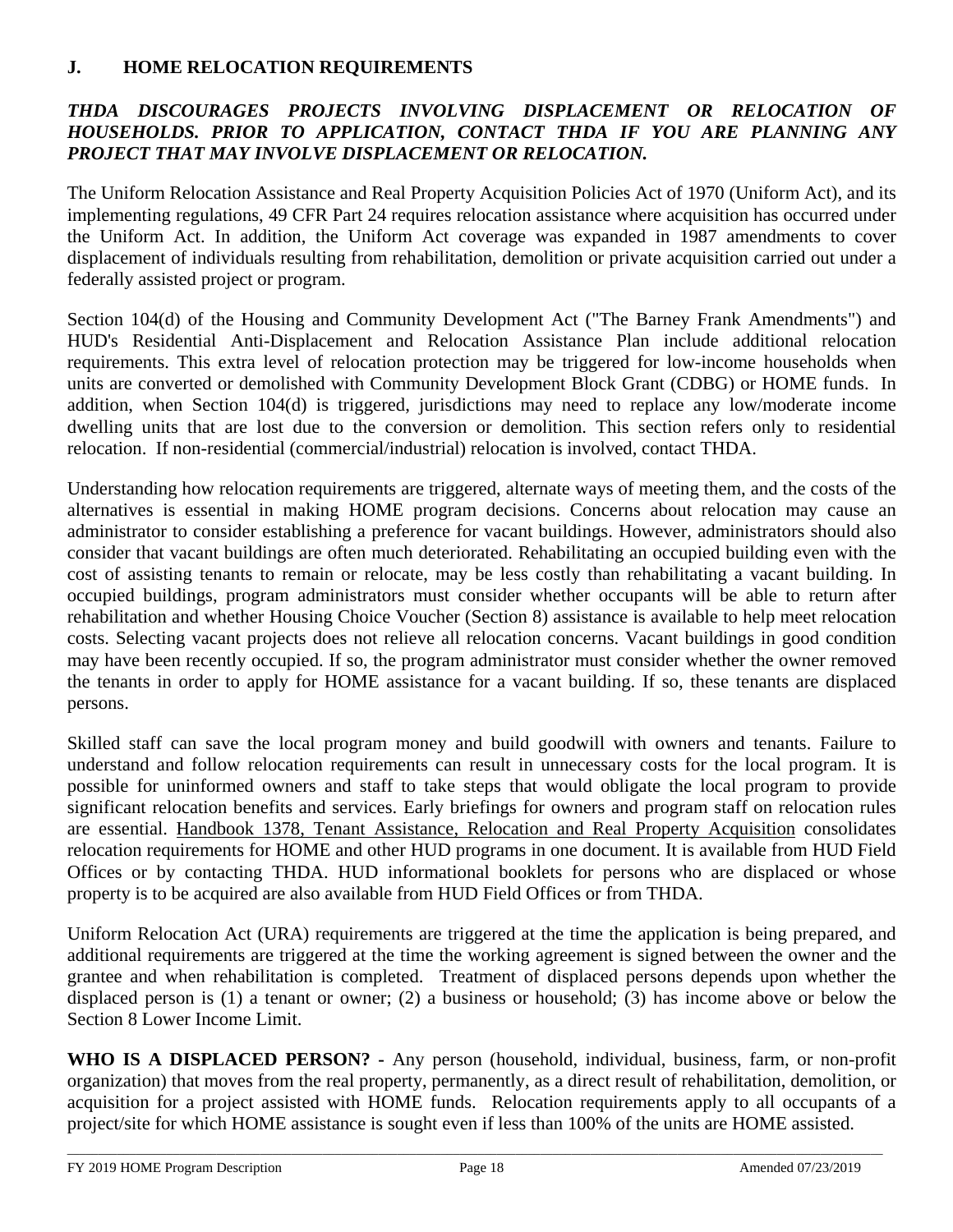**WHO IS NOT A DISPLACED PERSON?** - A tenant evicted for cause, assuming the eviction was not undertaken to evade URA obligations. A person with no legal right to occupy the property under State or local law (e.g., squatter). A tenant who moved in after the application was submitted but before signing a lease and commencing occupancy, was provided written notice of the planned project, it's possible impact on the person (e.g., the person may be displaced, temporarily relocated, or experience a rent increase), and the fact that the person would not qualify as a "displaced person" (or for any assistance under URA) as a result of the project. A person, after being fully informed of their rights, waives them by signing a Waiver Form.

## **HOW IS DISPLACEMENT TRIGGERED?**

*Before Application.* A tenant moves permanently from the property before the owner submits an application for HOME assistance **if** THDA or HUD determines that the displacement was a direct result of the rehabilitation, demolition, or acquisition for the HOME project. (e.g., THDA determines that the owner displaced tenants in order to propose a vacant building for HOME assistance.)

*After Application.* A tenant moves permanently from the property after submission of the application, or, if the applicant does not have site control, the date THDA or the local program administrator approves the site because: (1) the owner requires the tenant to move permanently; or (2) the owner fails to provide timely required notices to the tenant; or (3) the tenant is required to move temporarily and the owner does not pay all actual, reasonable out-of-pocket expenses or because the conditions of the move are unreasonable.

*After Execution of Agreement.* A tenant moves permanently from the project after execution of the agreement covering the acquisition, rehabilitation or demolition because the tenant is not provided the opportunity to lease a suitable, affordable unit in the project.

# **K. HOME RESIDENTIAL ANTI-DISPLACEMENT AND RELOCATION ASSISTANCE PLAN**

THDA will require grant recipients to replace all occupied and vacant habitable lower income housing demolished or converted to a use other than as lower income housing in connection with a project assisted with funds provided under the HOME Investment Partnership Act

All replacement housing will be provided within three years after the commencement of the demolition or conversion. Before entering into a working agreement committing THDA to provide funds for a project that will directly result in the demolition or conversion, THDA will make public by and submit to the HUD/Knoxville HOME coordinator certain information. Each applicant proposing demolition or any reduction in lower income housing units must submit the following information to THDA:

- 1. A description of the proposed assisted project;
- 2. The address, number of bedrooms, and location on a map of lower income housing that will be demolished or converted to a use other than as lower income housing as a result of an assisted project;
- 3. A time schedule for the commencement and completion of the demolition or conversion;
- 4. To the extent known, the address, number of bedrooms and location on a map of the replacement housing that has been or will be provided;
- 5. The source of funding and a time schedule for the provision of the replacement housing;
- 6. The basis for concluding that the replacement housing will remain lower income housing for at least 10 years from the date of initial occupancy; and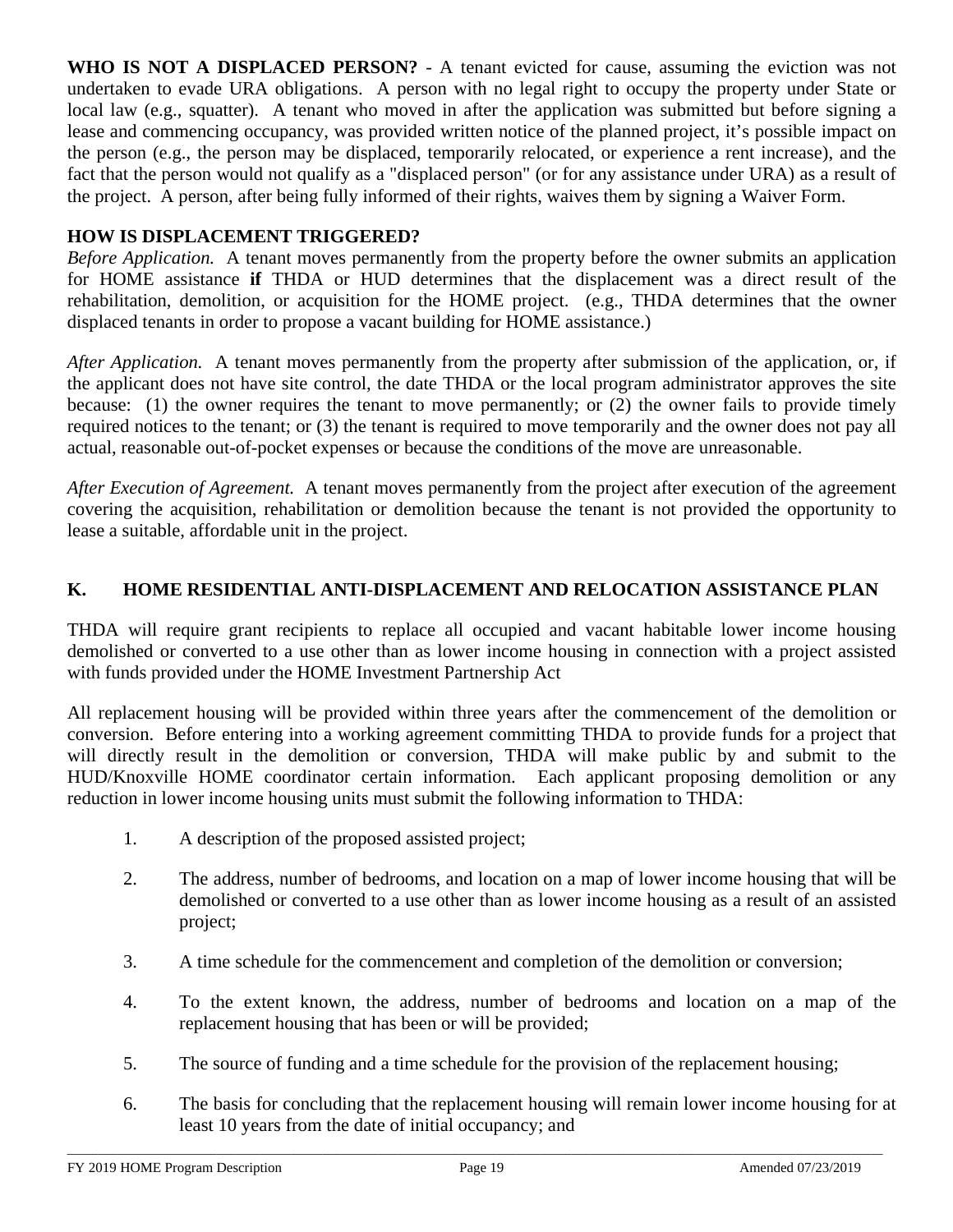7. Information demonstrating that any proposed replacement of housing units with smaller dwelling units (e.g., a 2-bedroom unit with two 1-bedroom units), or any proposed replacement of efficiency or single-room occupancy (SRO) units with units of a different size, is appropriate and consistent with the housing needs and priorities identified in the approved Consolidated Plan.

# **L. EQUAL OPPORTUNITY AND FAIR HOUSING**

No person in the United States shall on the grounds of race, color, religion, sex, familial status, national origin, or disability be excluded from participation, denied benefits or subjected to discrimination under any program funded in whole or in part by HOME funds. The following Federal requirements as set forth in 24 CFR 5.105(a), Nondiscrimination and equal opportunity, are applicable to HOME projects:

| Fair Housing Act                                                                                                                             | 24 CFR Part 100                                                      |
|----------------------------------------------------------------------------------------------------------------------------------------------|----------------------------------------------------------------------|
| Executive Order 11063, as amended<br>(Equal Opportunity in Housing)                                                                          | 24 CFR Part 107                                                      |
| Title VI of the Civil Rights Act of 1964<br>(Nondiscrimination in Federal programs)                                                          | 24 CFR Part 1                                                        |
| Age Discrimination Act of 1975                                                                                                               | 24 CFR Part 146                                                      |
| Section 504 of the Rehabilitation Act of 1973                                                                                                | 24 CFR Part 8                                                        |
| Section 109 of Title I of the Housing and Community<br>Development Act of 1974                                                               | 24 CFR Part 6                                                        |
| Title II of the Americans with Disabilities Act                                                                                              | 42 U.S.C. §12101 et seq.                                             |
| Equal Access to Housing in HUD Programs Regardless of<br>Sexual Orientation or Gender Identity                                               | 24 CRF Parts 5, 200, 203,<br>236, 400, 570, 574, 882,<br>891 and 982 |
| Section 3 of the Housing & Urban Development Act of 1968                                                                                     | 24 CFR 135                                                           |
| $\alpha$ , $\alpha$ , $\alpha$ , $\alpha$ , $\alpha$ , $\alpha$ , $\alpha$ , $\alpha$ , $\alpha$ , $\alpha$ , $\alpha$ , $\alpha$ , $\alpha$ |                                                                      |

• Section 3 requires that the employment and other economic opportunities generated by Federal financial assistance for housing and community development programs shall, to the greatest extent feasible, be directed toward low-income persons, particularly those who are recipients of government assistance for housing.

Executive Order 11246, as amended 41 CFR 60 (Equal Employment Opportunity Programs)

Executive Order 11625, as amended (Minority Business Enterprises)

Executive Order 12432, as amended (Minority Business Enterprise Development)

Executive Order 12138, as amended (Women's Business Enterprise)

• Executive Orders 11625, 12432, and 12138 (Minority/Women's Business Enterprise) require that PJs and local programs must prescribe procedures acceptable to HUD for a minority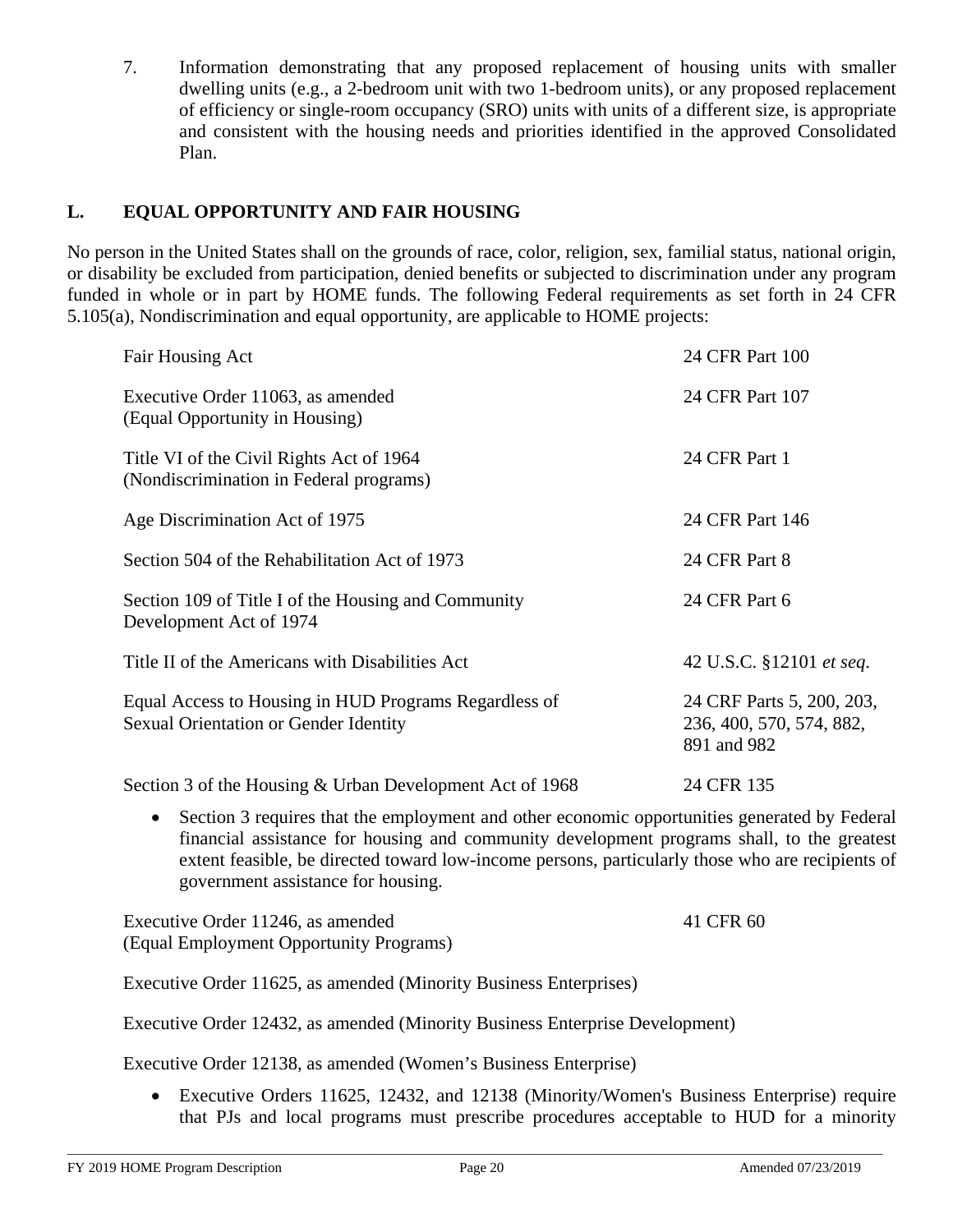outreach program to ensure the inclusion, to the maximum extent possible, of minorities and women and entities owned by minorities and women in all contracts. Local programs must also develop acceptable policies and procedures if their application is approved by THDA.

The HUD Office of Fair Housing also includes the following fair housing laws and Presidential Executive Orders which are not included in 24 CFR 5.105(a) but which are applicable to federally-assisted programs:

Architectural Barriers Act of 1968 at 42 U.S.C. §4151 *et seq.*

Executive Order 12892, as amended (Affirmatively Furthering Fair Housing)

Executive Order 12898

Executive Order 13166 (Limited English Proficiency)

Executive Order 13217 (Community-based living arrangements for persons with disabilities)

In addition to the above requirements, the PJ and local programs must assure that its Equal Opportunity and Fair Housing policies in the HOME Program are consistent with its current Consolidated Plan.

# **M. SITE AND NEIGHBORHOOD STANDARDS**

Housing provided through the HOME program must be suitable from the standpoint of facilitating and furthering full compliance with the applicable provisions of Title VI of the Civil Rights Act of 1964, the Fair Housing Act, Executive Order 11063, and HUD regulations issued pursuant thereto; and must promote greater choice of housing opportunities. Grantees must ensure that the proposed activity does not allow or promote segregation on the basis of race, disability or income.

### **N. AFFIRMATIVE MARKETING**

Prior to beginning a HOME project, grant recipients must adopt affirmative marketing procedures and requirements for all HOME funded home buyer projects with five or more units. Affirmative marketing steps consist of actions to provide information and otherwise attract eligible persons in the housing market area to the available housing without regard to race, color, national origin, sex, religion, familial status or disability. These must be approved by THDA prior to any HOME funds being committed to a project. Requirements and procedures must include:

- 1. Methods for informing the public, owners and potential tenants about fair housing laws and the local program's policies;
- 2. A description of what owners and/or the program administrator will do to affirmatively market housing assisted with HOME funds;
- 3. A description of what owners and/or the program administrator will do to inform persons not likely to apply for housing without special outreach;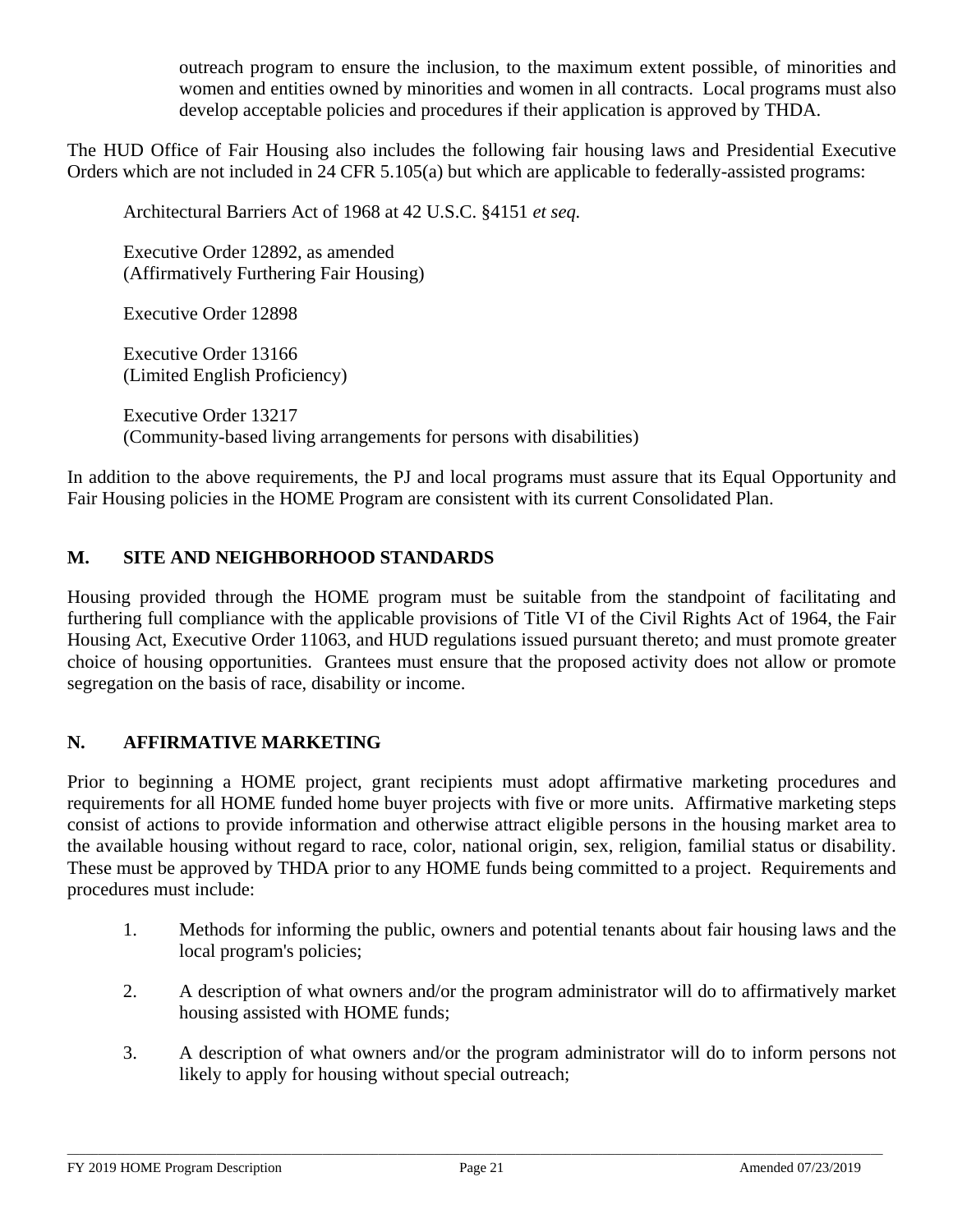- 4. Maintenance of records to document actions taken to affirmatively market HOME-assisted units and to assess marketing effectiveness; and
- 5. Description of how efforts will be assessed and what corrective actions will be taken where requirements are not met.

# **O. ENVIRONMENTAL REVIEW**

In implementing the HOME program, the environmental effects of each activity must be assessed in accordance with the provisions of the National Environment Policy Act of 1969 (NEPA) and the related authorities listed in HUD's regulations at 24 CFR Parts 50 and 58.

THDA, as the Participating Jurisdiction, and the units of local government receiving HOME funds from THDA will be responsible for carrying out environmental reviews. THDA will approve the release of funds for local governments and must request the release of funds from HUD for any projects of non-profit organizations. The non-profit organizations will be responsible for gathering the information required for the environmental reviews. HOME funds and any other funds involved in the project cannot be committed until the environmental review process has been completed and the HOME funds have been released. Environmental Review covers the entire project, not just the portion funded by HOME. Therefore, except under very limited circumstances, *no funds, including both HOME and non-HOME resources, may be expended on a project prior to the release of funds under the Environmental Review process. Any such expenditure will make the entire project ineligible for funding under the HOME program.*

# **P. LEAD-BASED PAINT**

Housing assisted with HOME funds is subject to the Lead-Based Paint Poisoning Prevention Act (42 U.S.C. 4821 et seq.) and 24 CFR Part 35, Subparts C through M. The lead-based paint provisions of 982.401(j) also apply, irrespective of the applicable property standard under 24 CFR 92.251. The Lead-Based Paint regulations are available at [www.hud.gov/lea](http://www.hud.gov/lea) or by contacting 1-800-424-LEAD (5323).

# **Q. LABOR STANDARDS**

Davis-Bacon wage compliance and other Federal laws and regulations pertaining to labor standards apply to all contracts for rehabilitating or constructing 12 or more units assisted with HOME funds. The contract for construction must contain the applicable wage provisions and labor standards. Davis-Bacon does not apply to projects using volunteer labor or to sweat equity projects.

# **R. DEBARMENT AND SUSPENSION**

Local programs must require participants in lower-tier transactions covered by 24 CFR 24 to certify that neither it nor its principals are presently debarred, suspended, proposed for debarment, declared ineligible or voluntarily excluded from the covered transaction.

## **S. FLOOD PLAINS**

*HOME funds may not be used to construct housing* in an area identified by the Federal Emergency Management Agency as having special flood hazards. In addition, THDA discourages the rehabilitation of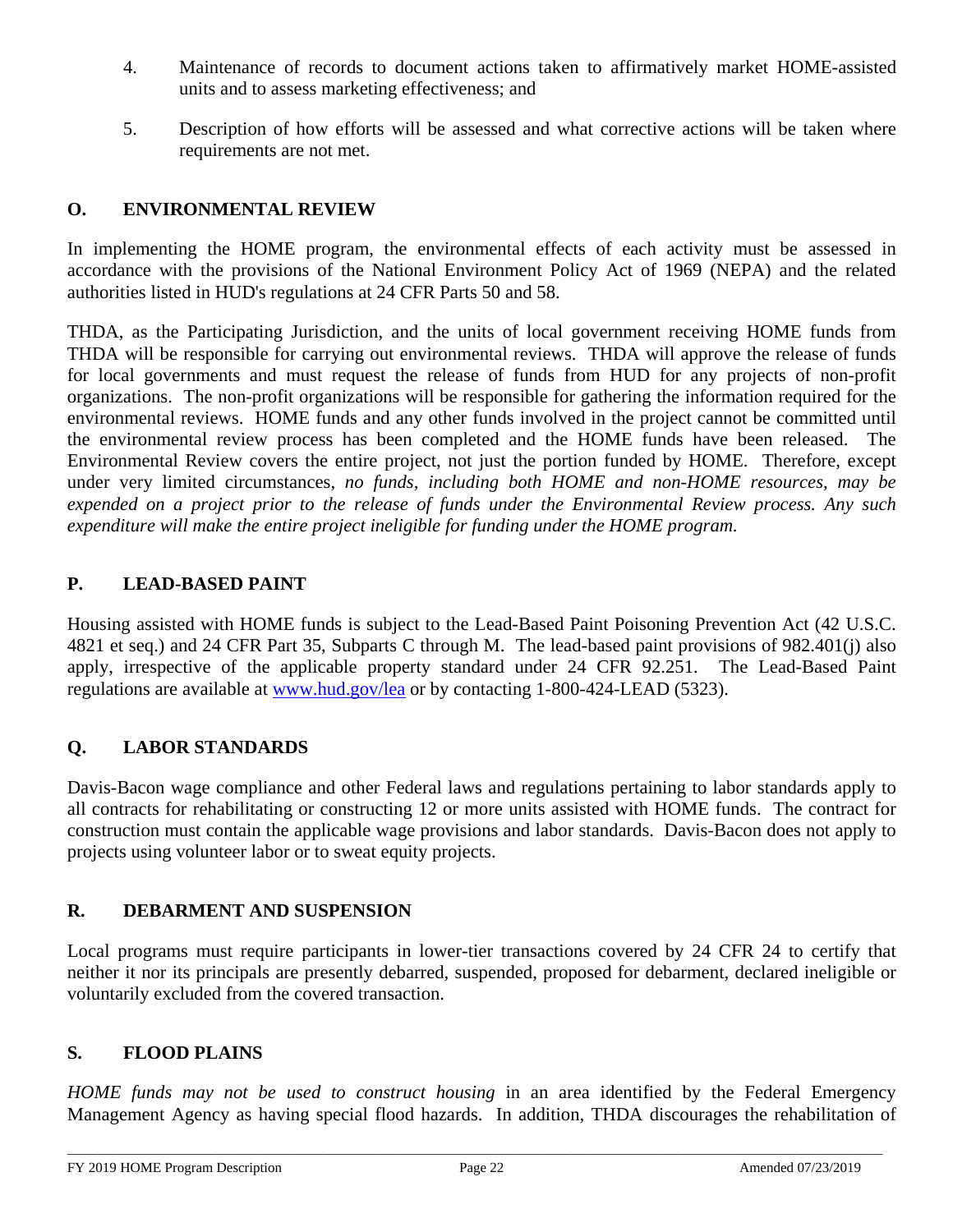units located in special flood hazard areas, but in a few instances and with written permission from THDA, houses located in a floodplain may be assisted. The community must be participating in the National Flood Insurance Program and flood insurance must be obtained on the units.

# **T. CONFLICT OF INTEREST**

In the procurement of property and services, the conflict of interest provisions at 2 CFR 200.112, apply. In all cases not governed by 2 CFR 200.112, the conflict of interest provisions of the HOME Rule as stated below apply:

The HOME conflict of interest provisions apply to any person who is an employee, agent, consultant, officer, elected official or appointed official of THDA, a State recipient or subrecipient receiving HOME funds. No person listed above who exercise or have exercised any functions or responsibilities with respect to activities assisted with HOME funds or who are in a position to participate in a decision-making process or gain inside information with regard to these activities may obtain a financial interest or financial benefit from a HOMEassisted activity, or have a financial interest in any contract, subcontract or agreement with respect to the HOME-assisted activity, or the proceeds from such activity, either for themselves or those with whom they have business or immediate family ties, during their tenure or for one year thereafter. Immediate family ties include (whether by blood, marriage or adoption) the spouse, parent (including stepparent), child (including a stepchild), brother, sister (including a stepbrother or stepsister), grandparent, grandchild, and in-laws of a covered person.

No owner, developer or sponsor of a project assisted with HOME funds (or officer, employee, agent, elected or appointed official, or consultant of the owner, developer or sponsor or immediate family member or immediate family member of an officer, employee, agent, elected or appointed official, or consultant of the owner, developer or sponsor) whether private, for profit or non-profit (including a CHDO when acting as an owner, developer or sponsor) may occupy a HOME-assisted affordable housing unit in a project during the required period of affordability specified in 92.252(e) or 92.254(a)(4). This provision does not apply to an individual who receives HOME funds to acquire or rehabilitate his or her principal residence or to an employee or agent of the owner or developer of a rental housing project who occupies a housing unit as the project manager or maintenance worker.

Grant recipients should avoid conflicts of interest and the appearance of conflicts of interest in administering their HOME programs as THDA does not routinely consider requesting exceptions to the conflict of interest provisions from HUD. The existence of a conflict of interest or the appearance of a conflict of interest, as determined by THDA in its sole discretion, may be grounds for requiring repayment of HOME funding and limitations on future program participation.

### **U. PROCUREMENT**

It is important to keep the solicitation of bids for goods and services as well as professional services contracts open and competitive. Cities, counties and non-profit organizations must follow their procurement policies and meet all state and federal requirements. At a minimum, applicants must comply with 2 CFR 200.318 – 326 General Procurement Standards.

Prior to solicitation of bids, the Grantee should develop a comprehensive scope of work and perform an independent cost estimate. Grantees must use formal solicitation methods including advertisement and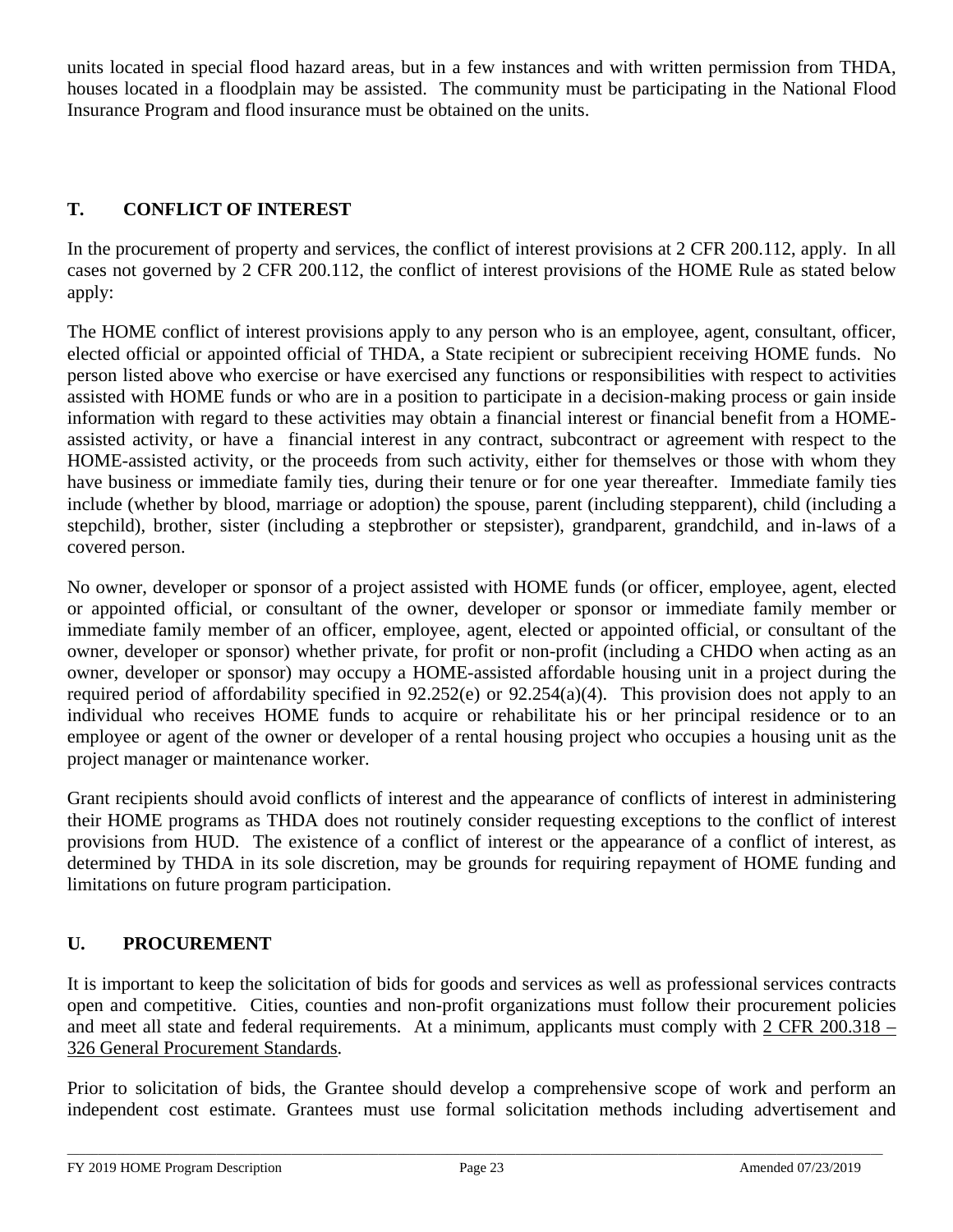solicitation of sealed bids for all construction activity requiring a general contractor's services. Grantees should obtain a minimum of 3 to 5 bids using formal advertising or requests for proposals for the procurement of professional services such as grant administration, inspections, and work write-ups. There must be an established, well documented selection procedure and a written rationale for selecting the successful bid or proposal.

# **V. APPLICATION AND EVALUATION PROCEDURE**

THDA will evaluate each application to determine if the proposal meets threshold criteria. Threshold criteria includes: submission of a complete application; proposal of an eligible activity; proposal of a project that in the opinion of THDA is physically, financially and administratively feasible; and the proposal of a project that meets the requirements of 24 CFR Part 92, as amended.

All non-profit applicants must submit the following required documentation in accordance with the application instructions:

- A. Evidence that the applicant is organized and existing under the laws of Tennessee or, if organized and existing under the laws of another state, evidence that applicant is organized and existing in that state and authorized to do business in Tennessee.
- B. Documentation of an IRS designation under Section  $501(c)(3)$  or  $501(c)(4)$  of the federal tax code. A  $501(c)(3)$  non-profit organization may not submit an application until they have received their designation from the IRS. A  $501(c)(4)$  non-profit applicant must provide documentation satisfactory to THDA, in its sole discretion, that the non-profit has filed the necessary material with the IRS and received a response from the IRS demonstrating 501(c)(4) status.
- C. Copy of Organizational Charter
- D. Copy of Organizational By-laws
- E. List of Board members including: names; home address; occupation; a description of their primary contribution; length of service; phone #; email address; and date the term of service expires.
- F. Business plan or strategic management plan that demonstrates the agency's short term and long term goals, objectives, and plans to achieve them.
- G. The most recent financial audit or audited financial statements of the organization.
- H. Applicant Board Member and Corporate Disclosure Forms *completed, signed by the organization's Executive Director and each Board Member and notarized.*
- I. Applicant/Board Member and Corporate Disclosure Form completed, *signed by the Chairman of the Board or Executive Director on behalf of the organization and notarized*.
- J. One page explanation of how the Board of Directors is involved in the operation of the agency, including how often the Board meets, how the Board monitors and provides oversight for the agency's programs.
- K. Resolution by the Board of Directors authorizing the submission of this application.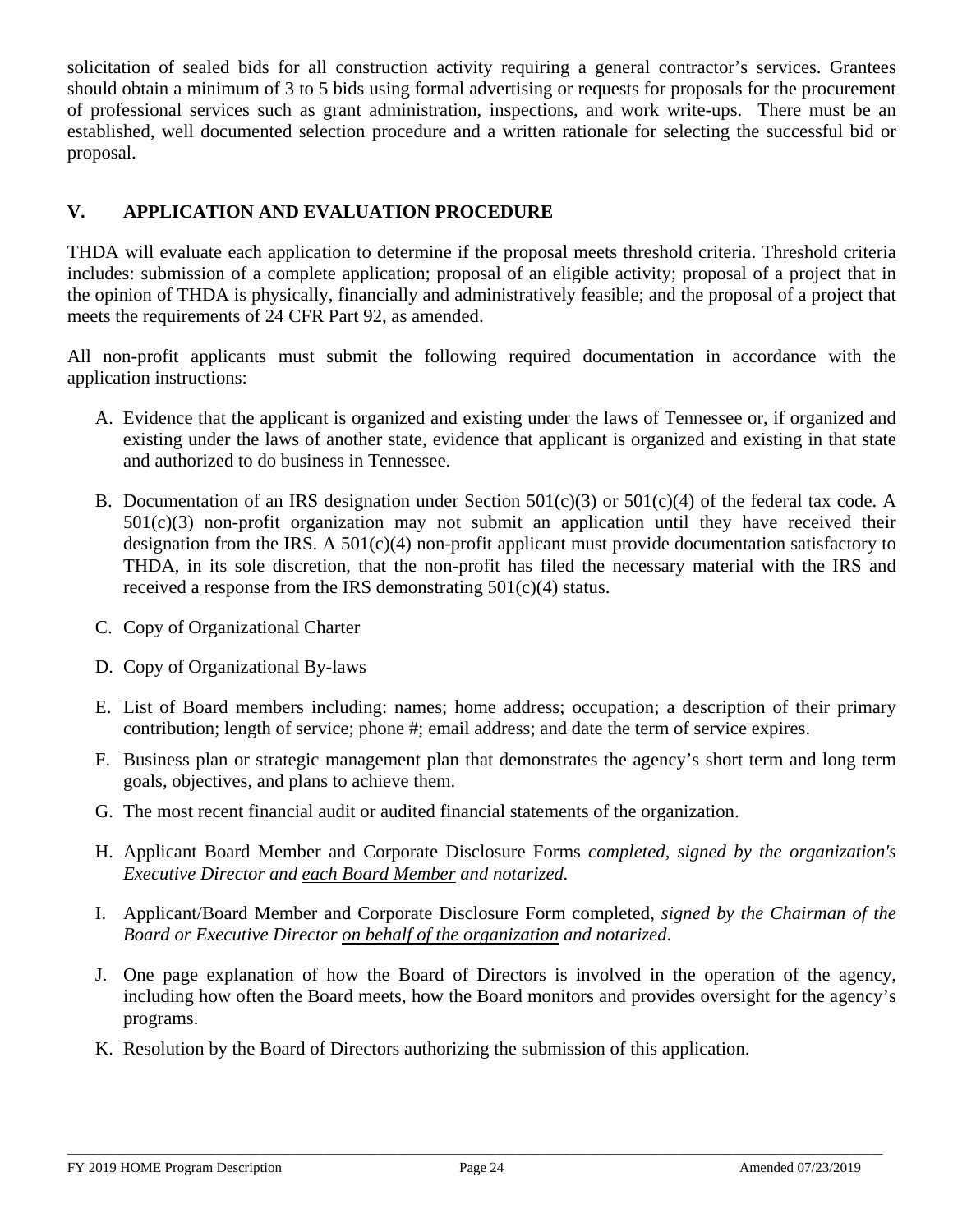- L. List of staff members employed by the organization, including how many are full-time or part-time, their specific responsibilities related to housing programs, and how many years of experience each staff member has in housing development.
- M. Documentation of agency operating funds from other sources, including how much annually and from what sources.
- N. Explanation of any other programs operated by the organization, including the program(s) and its funding source(s).
- O. Explanation of the agency's experience in housing, particularly in providing housing to low and very low income households in Tennessee.

All documentation must be submitted to demonstrate that the organization meets threshold requirements and has the capacity to provide affordable housing for low income households, including the administration of the proposed project.

Applications meeting the threshold criteria will be scored and ranked in descending numerical order within the Urban matrix, the Rural matrix or the CHDO matrix, based on the criteria provided below. In the event of a tie score under the Urban or Rural matrix, THDA first will select the application with the highest Need score and then, if a tie still remains, the application with the highest Not Proportionally Served score. In the event of a tie score under the CHDO matrix, THDA first will select the application with the highest capacity score and then, if a tie still remains, the highest percentage of Match.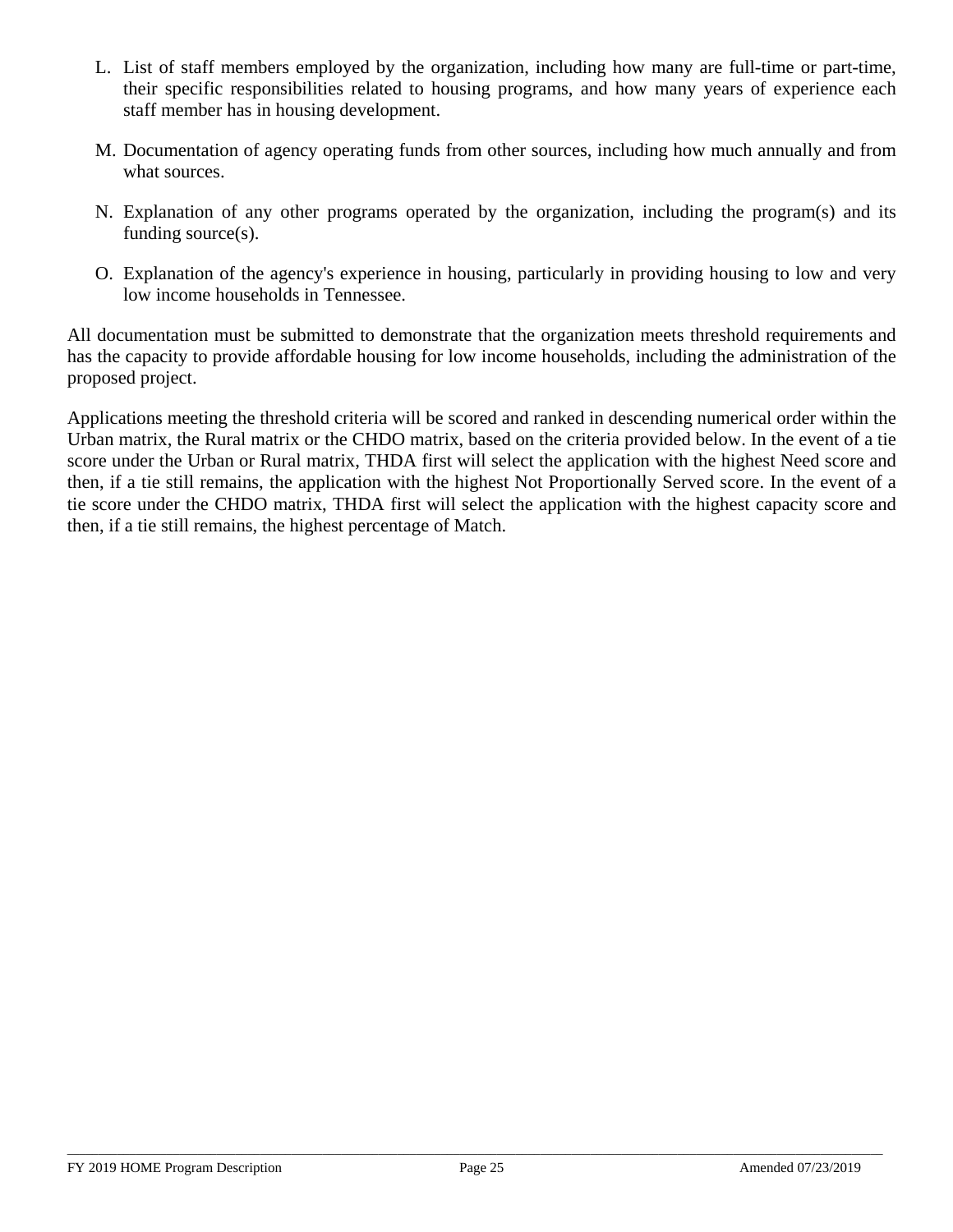## **URBAN AND RURAL MATRICES Up to 190 Points**

#### **1. PROGRAM DESIGN Up to 50 points**

The proposed program demonstrates exceptional planning, readiness and administrative capability. All necessary components to accomplish the project have been identified in the application.

- Program administrators with the following characteristics have been identified:
	- $\triangleright$  Has personnel who are knowledgeable in HOME grant administration;
	- $\triangleright$  Has relevant experience in the administration of housing grants; and/or has otherwise shown the capability to administer the project;
	- $\triangleright$  Has the ability to follow the timeframe of Attachment B: Implementation Plan of the Working Agreement;
	- $\triangleright$  Is able to draw down funds in a timely manner;
	- $\triangleright$  Has a lack of monitoring findings associated with past grants on which the administrator has worked;
	- $\triangleright$  Has not left HOME funds in excess of \$75,000 in a prior grant at closeout; and
	- $\triangleright$  Responds appropriately to client concerns or complaints, contractor's concerns or complaints, and information requests from THDA staff.
	- THDA will also consider the number and locations of current grants an administrator is administering and other factors THDA, in its sole discretion, deems relevant, in evaluating an application.
- Individuals/firms providing architectural, construction management and/or inspection services have been identified, appropriately procured, and are qualified to perform the services.
	- > THDA will consider the number and locations of current grants for which an individual/firm is providing inspection services in any given program year, and other factors, THDA, in its sole discretion, deems relevant in evaluating an application.
- If applicable, the lead inspector and/or risk assessors have been identified and are qualified to perform the services.
- If the applicant is a local jurisdiction, the local government is involved in the administration of the project.
- The program design should provide a timeline, prepared in accordance with THDA's application instructions, that clearly

\_\_\_\_\_\_\_\_\_\_\_\_\_\_\_\_\_\_\_\_\_\_\_\_\_\_\_\_\_\_\_\_\_\_\_\_\_\_\_\_\_\_\_\_\_\_\_\_\_\_\_\_\_\_\_\_\_\_\_\_\_\_\_\_\_\_\_\_\_\_\_\_\_\_\_\_\_\_\_\_\_\_\_\_\_\_\_\_\_\_\_\_\_\_\_\_\_\_\_\_\_\_\_\_\_\_\_\_\_\_\_\_\_\_\_\_\_\_\_\_\_\_\_\_\_\_\_\_\_\_\_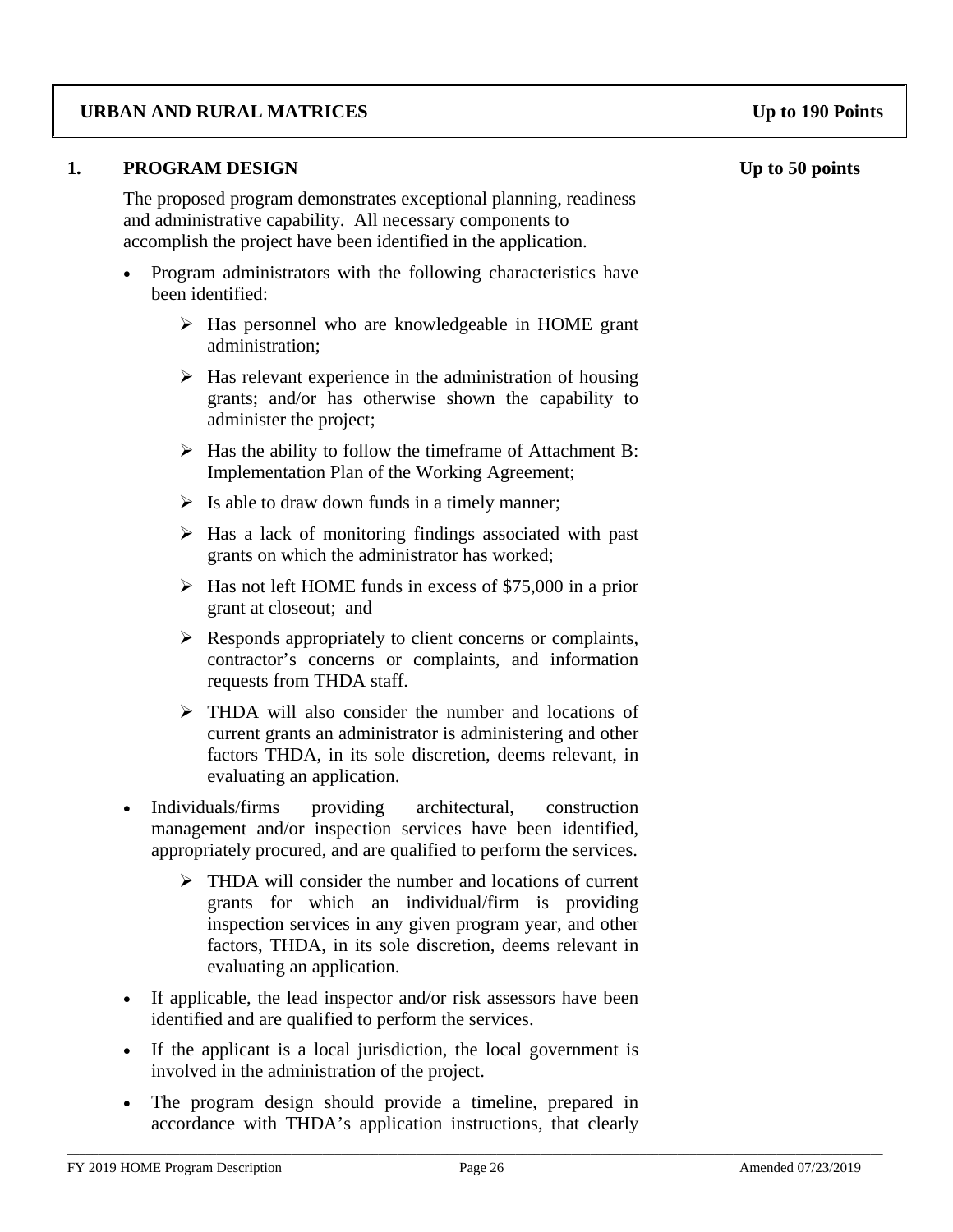provides for the completion of all units and the close out of the grant by June 30, 2020.

• Program designs for homeowner rehabilitation activities that setaside all or a portion of the available assistance to households with incomes at or below 50% of AMI will be prioritized.

THDA has calculated need factors using housing statistics for counties. Factors are based on percentages rather than absolute numbers. The need factors used are the percentage of owner households who are low income; the percentage of owner households with cost burden; the percentage of affordable owner units built before 1960; the percentage of food stamp recipient households in the county; percent of owner households greater than one and one-half times overcrowded; percent of county average homeowner delinquency rate; percent of county poverty rate for all households; and county unemployment rate. Scores to be used in the evaluations are shown in **Attachment Four: 2018 HOME Need Scores for Homeowner Projects.**

For multi-county projects, the need score is calculated proportionately according to the number of units proposed for each county.

### **3. NOT PROPORTIONALLY SERVED Up to 40 points**

THDA shall award up to 40 points to applications submitted from areas where the amount of prior HOME funding is below the state average. The formula for awarding these points is based on the percentage of 2008 - 2017 HOME dollars awarded in each county. These calculations are shown in **Attachment Five: HOME Program Not Proportionally Served**. For multi-county projects, this score is calculated proportionately according to the number of units in each county.

### **4. DISASTER AREAS 10 points**

THDA shall award 10 points to applications for projects located in counties that have been declared a presidential disaster area under the Robert T. Stafford Disaster Relief and Emergency Assistance Act in the year prior to the application due date. See **Attachment Six: Disaster Counties** for the current disaster areas.

### **5. MATCH Up to 20 points**

THDA shall award up to 20 points to applications that include a committed contribution of eligible match resources towards the project implementation. A commitment of eligible match contribution from an external source must be documented in the application from the source providing the contribution. To determine the points awarded, THDA will not round the percentage calculated.

The project's sources include an eligible HOME match contribution that is equal to or 20 points greater than 15% of the proposed HOME funds to be used for project costs

The project's sources include an eligible HOME match contribution that is equal to or 10 pointsgreater than 5% and less than 15% of the proposed HOME funds to be used for project costs.

# **2. NEED Up to 40 points**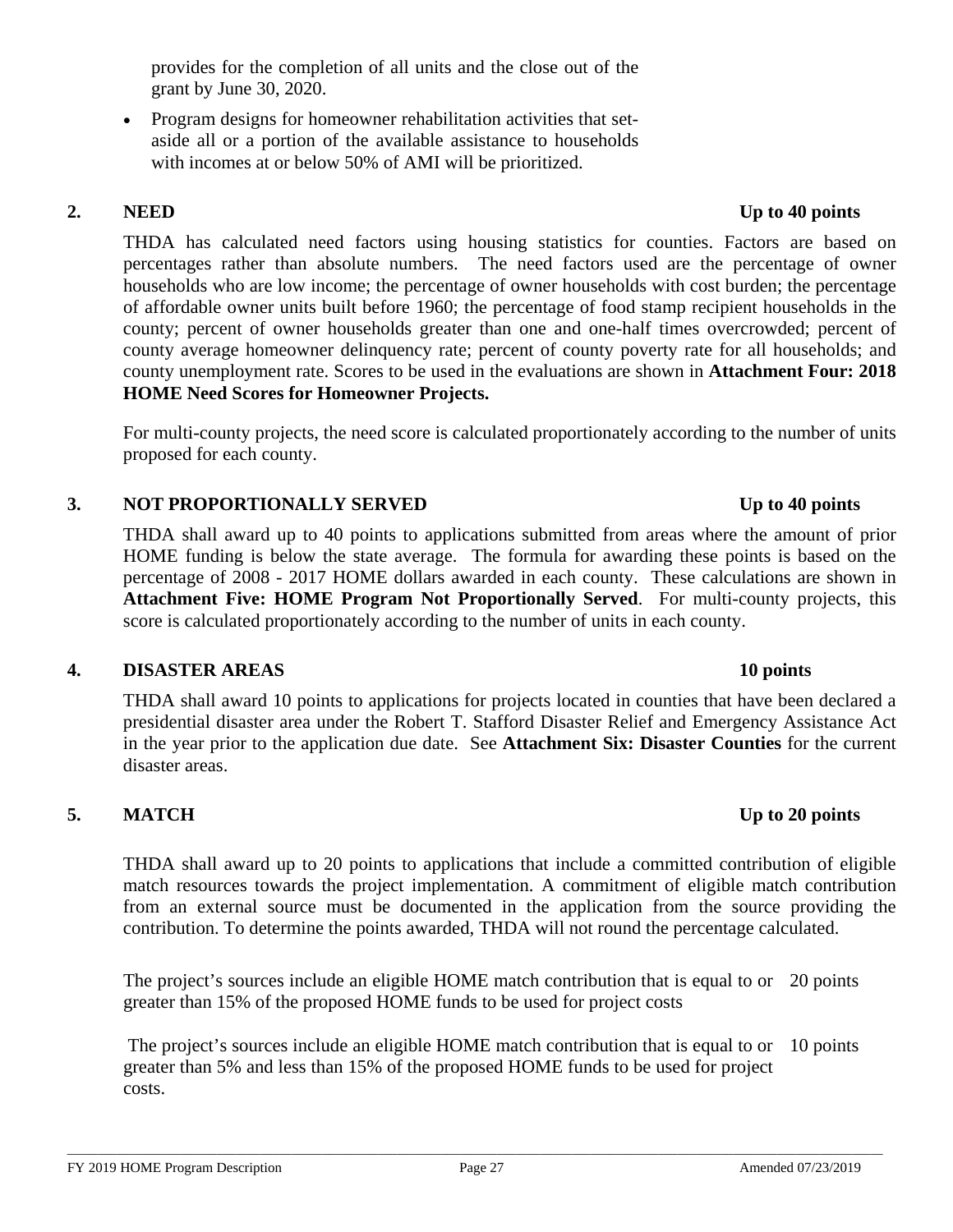The project's sources include an eligible HOME match contribution that is equal to or 5 points greater than 1% and less than 5% of the proposed HOME funds to be used for project costs.

The project's sources include an eligible HOME match contribution that is less than 0 points 1% of the proposed HOME funds to be used for project costs.

## **6. LEVERAGE. Up to 10 points**

THDA shall award up to 10 points to applications that include the use of funds from other sources. THDA will award points in this category based on the dollar value of the funds from other sources as a percentage of the total funds in the project. Leveraged funds counted in one program year do not qualify again as leverage in subsequent years. In order to receive points, there must be written documentation of the leveraged funds in the application.

### **7. ENERGY CONSERVATION Up to 10 points**

THDA shall award up to 10 points to applications for rehabilitation that include an independent energy audit and, to the extent feasible, incorporate the recommendations of the audit report in the rehabilitation work write-up.

#### **8. TENNESSEE GROWTH POLICY ACT 10 Points**

TCA Section 6-58-109(c) requires THDA to award 5 points on a 100 point scale or a comparable percentage on a different point scale to municipalities or counties with approved growth plans when the local communities apply for HOME funds. Applications from counties not subject to the Tennessee Growth Policy Act will also receive these points. See **Attachment Seven: Growth Plan Approvals**.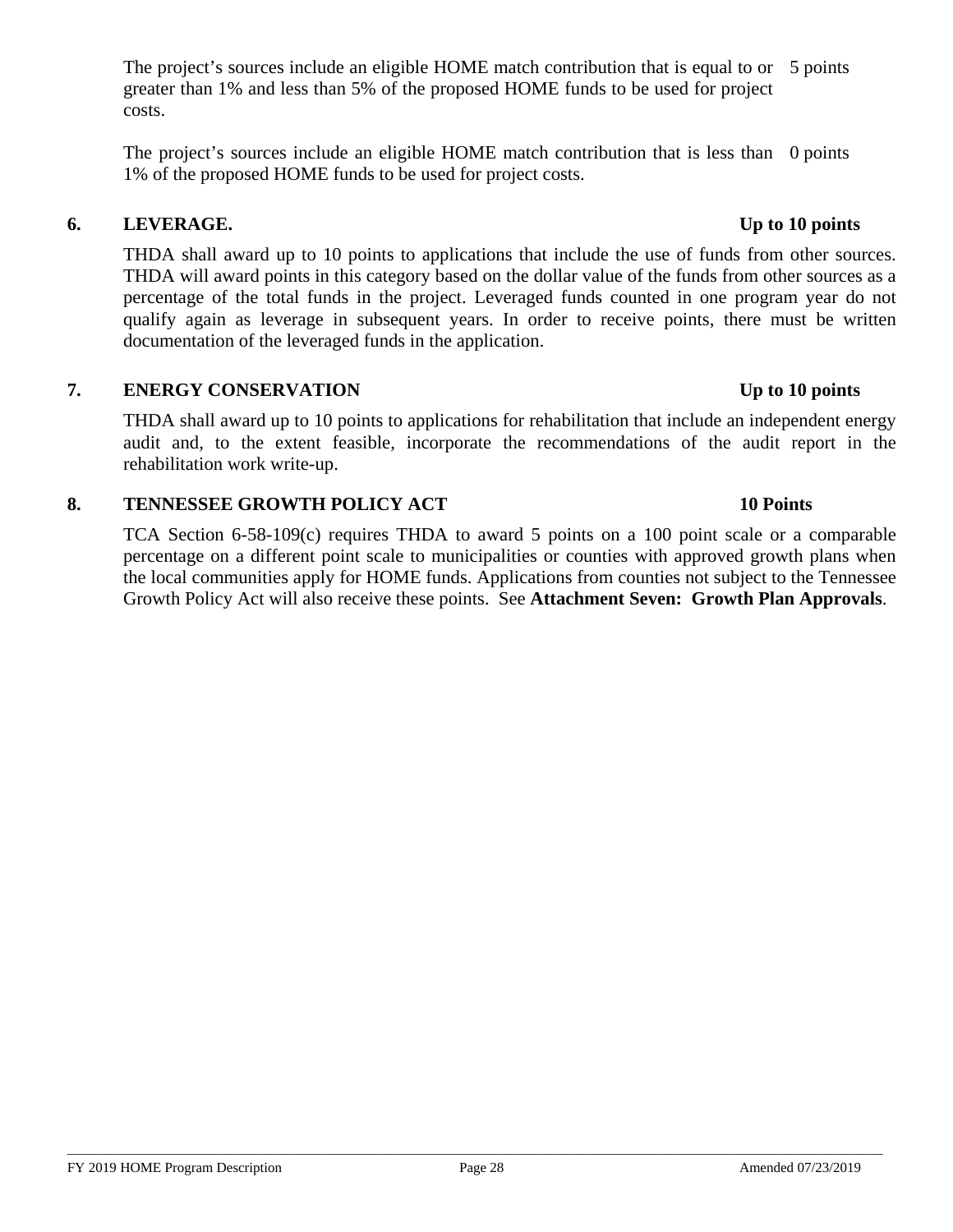#### **1. CAPABILITY** Up to 60 points

The proposed project demonstrates exceptional project planning and readiness. Up to 30 points

- The program design is complete and all necessary components to accomplish the project are identified in the application.
- Sites have been identified and CHDO has site control. NOTE: THDA will not be able to issue a Working Agreement unless there are specific addresses or a legal description for the property.
- CHDO has a pipeline of potential homebuyers ready to purchase or working toward readiness to purchase. NOTE: Commitment of CHDO funds must be to a specific address and homebuyer to meet HUD's definition of CHDO commitment by the 24-month deadline.
- CHDO has completed an examination of neighborhood market conditions demonstrating a need for the proposed housing and the anticipated housing types, as well at the target locations or neighborhoods for which the housing is intended.
- CHDO has secured other funding for the project. Commitment letters are included in the application.

The CHDO demonstrates sufficient capacity beyond threshold. Up to 30 points

- The CHDO has produced successful affordable housing projects of similar size, scope and complexity.
- The CHDO has a demonstrated capacity to manage homeownership programs.
- The CHDO has paid staff with demonstrated housing development experience as documented by W-2 forms.
- The organization operating budget reflects multiple sources of funding.
- If previous experience under HOME:
	- $\triangleright$  Has the demonstrated ability to conform to the timeframe of Attachment B: Implementation Plan of the HOME Working Agreement;
	- $\triangleright$  Has demonstrated its ability to commit and draw down funds in a timely manner;
	- $\triangleright$  Has demonstrated the ability to complete a project within the contract term;
	- $\triangleright$  Has a lack of monitoring findings; and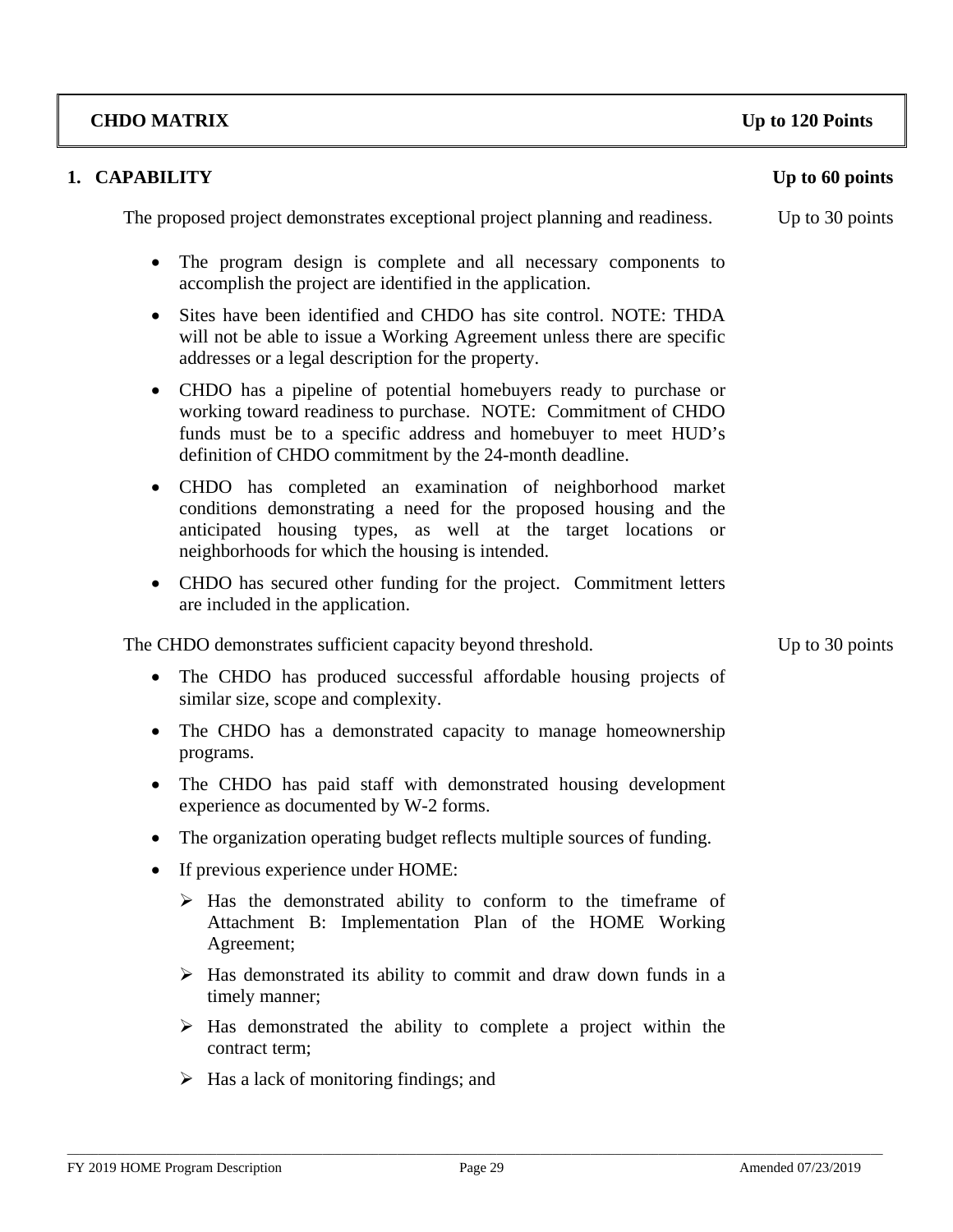| $\triangleright$ Appropriately responds to client concerns or complaints and to<br>THDA staff.                                                                                                                                                                                                                                                                                                                                        |                 |
|---------------------------------------------------------------------------------------------------------------------------------------------------------------------------------------------------------------------------------------------------------------------------------------------------------------------------------------------------------------------------------------------------------------------------------------|-----------------|
| 3. CHDO SERVICE AREA NOT IN A PJ                                                                                                                                                                                                                                                                                                                                                                                                      | 5 points        |
| THDA shall award up to 5 points to applications submitted from CHDO's<br>where the service area of the CHDO does not include an area designated as an<br>entitlement area/PJ by HUD.                                                                                                                                                                                                                                                  |                 |
| 4. DISASTER AREAS                                                                                                                                                                                                                                                                                                                                                                                                                     | 10 points       |
| THDA shall award 10 points to applications for projects located in counties that<br>have been declared a presidential disaster area under the Robert T. Stafford<br>Disaster Relief and Emergency Assistance Act in the calendar year prior to the<br>application due date. There are currently no presidentially declared disaster<br>areas in Tennessee.                                                                            |                 |
| 5. MATCH                                                                                                                                                                                                                                                                                                                                                                                                                              | Up to 15 points |
| THDA shall award up to 30 points to applications that include a committed<br>contribution of eligible match resources towards the project implementation. A<br>commitment of eligible match contribution from an external source must be<br>documented in the application from the source providing the contribution. To<br>determine the points awarded, THDA will not round the percentage calculated.                              |                 |
| The project's sources include an eligible HOME match contribution that is<br>equal to or greater than 15% of the proposed HOME funds to be used for<br>project costs;                                                                                                                                                                                                                                                                 | 15 points       |
| <b>OR</b>                                                                                                                                                                                                                                                                                                                                                                                                                             |                 |
| The project's sources include an eligible HOME match contribution that is<br>$\bullet$<br>equal to or greater than 5% and less than 15% of the proposed HOME funds<br>to be used for project costs;                                                                                                                                                                                                                                   | 10 points       |
| <b>OR</b>                                                                                                                                                                                                                                                                                                                                                                                                                             |                 |
| The project's sources include an eligible HOME match contribution that is<br>equal to or greater than 1% and less than 5% of the proposed HOME funds<br>to be used for project costs;                                                                                                                                                                                                                                                 | 5 points        |
| <b>OR</b>                                                                                                                                                                                                                                                                                                                                                                                                                             |                 |
| The project's sources include an eligible HOME match contribution that is<br>less than 1% of the proposed HOME funds to be used for project costs.                                                                                                                                                                                                                                                                                    | $0$ points      |
| 6. LEVERAGE                                                                                                                                                                                                                                                                                                                                                                                                                           | Up to 10 points |
| THDA shall award up to 10 points to applications that include the use of funds<br>from other sources. THDA will award points in this category based on the<br>actual percentage of other funds in the project. Leveraged funds counted in one<br>program year do not qualify again as leverage in subsequent years. In order to<br>receive points, there must be written documentation for the leveraged funds in<br>the application. |                 |